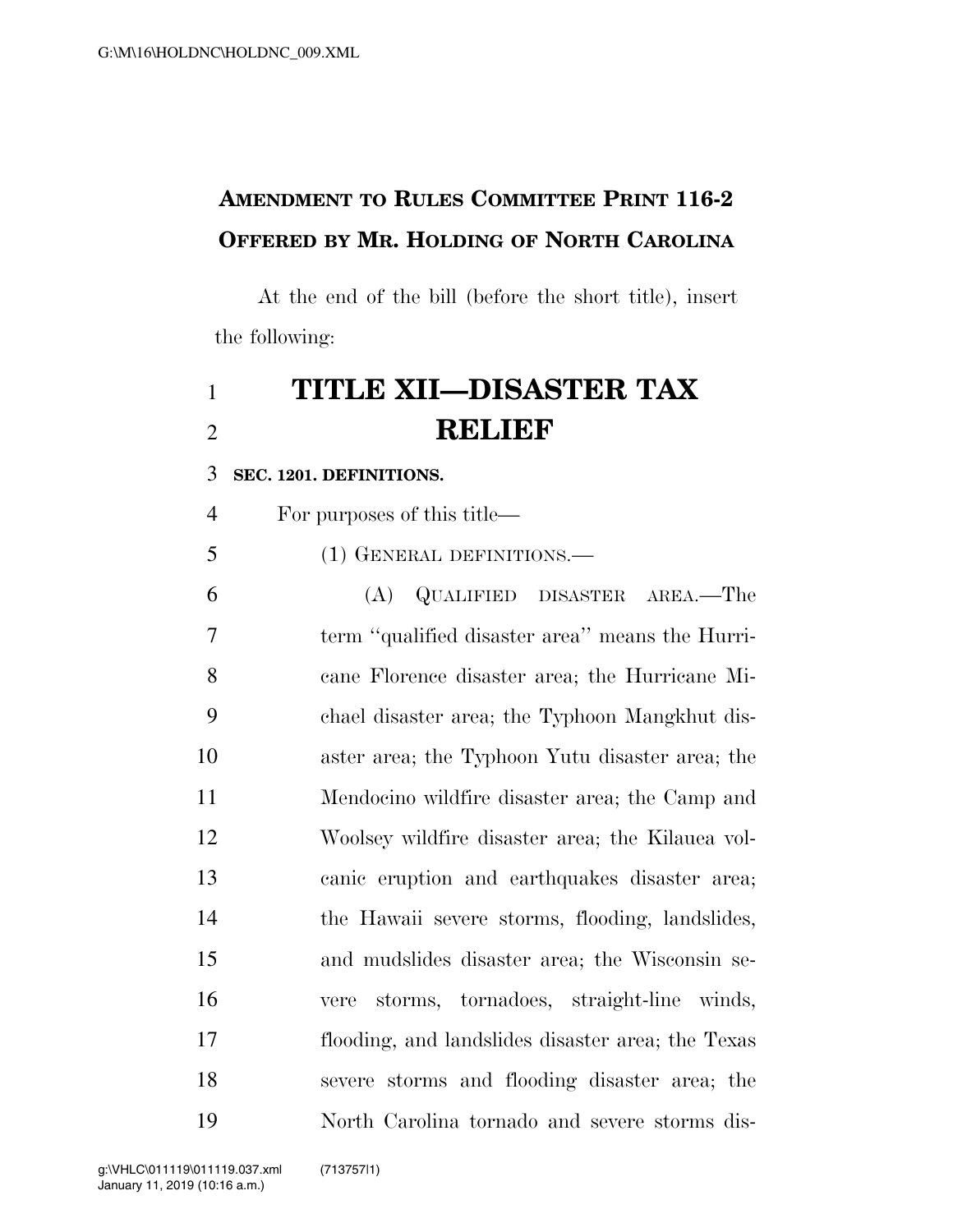$\mathfrak{D}$ 

 aster area; the Indiana severe storms and flood- ing disaster area; the Alabama severe storms and tornadoes disaster area; and the Tropical Storm Gita disaster area.

 (B) QUALIFIED DISASTER ZONE.—The term ''qualified disaster zone'' means that por- tion of any qualified disaster area which is de- termined by the President to warrant individual or individual and public assistance from the Federal Government under the Robert T. Staf- ford Disaster Relief and Emergency Assistance Act by reason of the qualified disaster with re-spect to such disaster area.

 (C) QUALIFIED DISASTER.—The term ''qualified disaster'' means, with respect to any qualified disaster area, the disaster by reason of which a major disaster was declared with re-18 spect to such area.

(2) HURRICANE FLORENCE.—

 (A) HURRICANE FLORENCE DISASTER AREA.—The term ''Hurricane Florence disaster area'' means an area with respect to which a major disaster has been declared by the Presi- dent on or before December 17, 2018, under section 401 of the Robert T. Stafford Disaster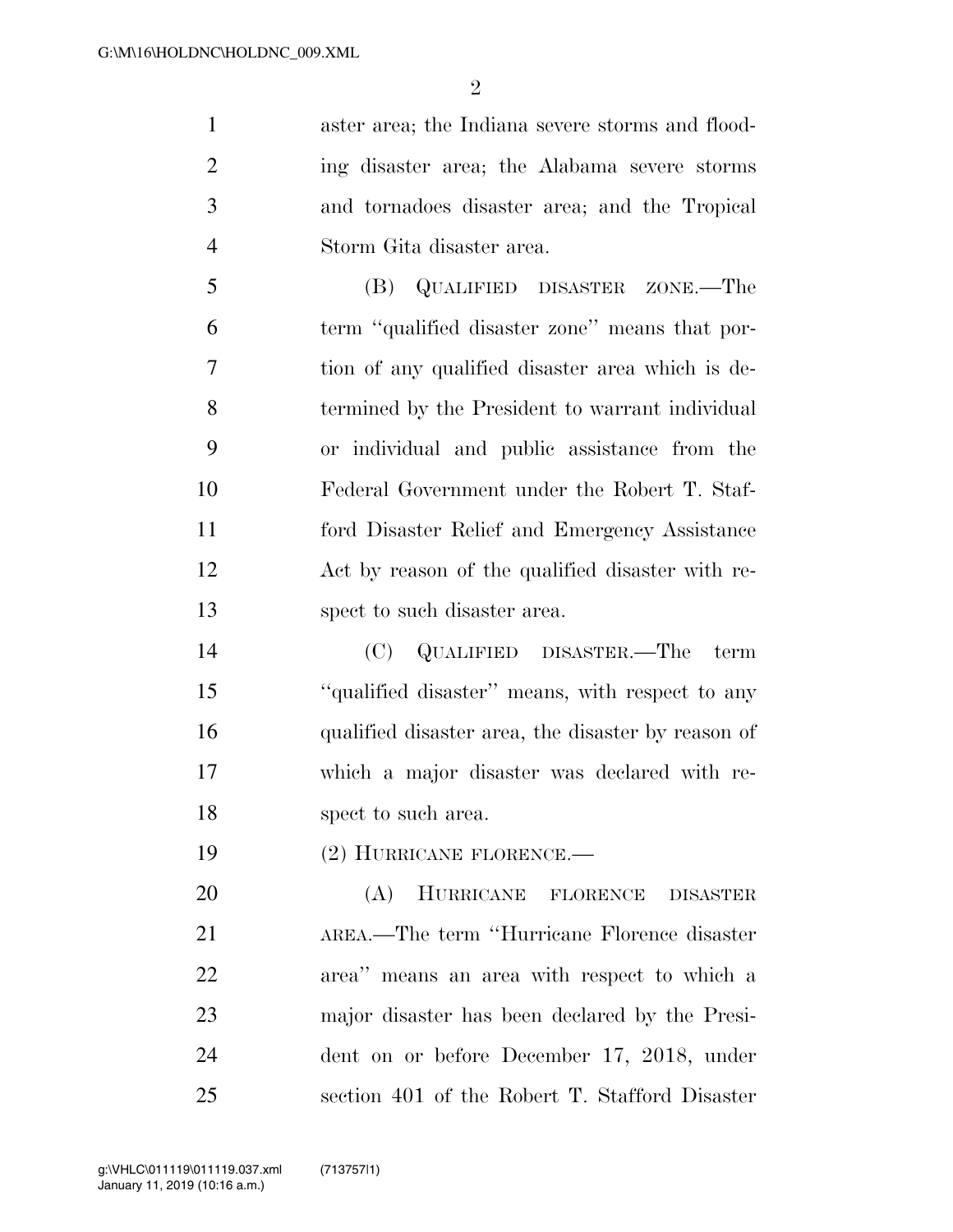| $\mathbf{1}$   | Relief and Emergency Assistance Act by reason   |
|----------------|-------------------------------------------------|
| $\overline{2}$ | of Hurricane Florence.                          |
| 3              | (B) INCIDENT BEGINNING DATE.—The in-            |
| $\overline{4}$ | cident beginning date of Hurricane Florence is  |
| 5              | September 7, 2018.                              |
| 6              | (C) INCIDENT PERIOD.—The incident pe-           |
| 7              | riod of Hurricane Florence is the period begin- |
| 8              | ning on the incident beginning date of Hurri-   |
| 9              | cane Florence and ending on October 8, 2018.    |
| 10             | (3) HURRICANE MICHAEL.—                         |
| 11             | (A)<br>HURRICANE<br>MICHAEL<br><b>DISASTER</b>  |
| 12             | AREA.-The term "Hurricane Michael disaster      |
| 13             | area" means an area with respect to which a     |
| 14             | major disaster has been declared by the Presi-  |
| 15             | dent on or before December 17, 2018, under      |
| 16             | section 401 of the Robert T. Stafford Disaster  |
| 17             | Relief and Emergency Assistance Act by reason   |
| 18             | of Hurricane Michael.                           |
| 19             | (B) INCIDENT BEGINNING DATE.—The in-            |
| 20             | cident beginning date of Hurricane Michael is   |
| 21             | October 7, 2018.                                |
| 22             | (C) INCIDENT PERIOD.—The incident pe-           |
| 23             | riod of Hurricane Michael is the period begin-  |
| 24             | ning on the incident beginning date of Hurri-   |
| 25             | cane Michael and ending on October 23, 2018.    |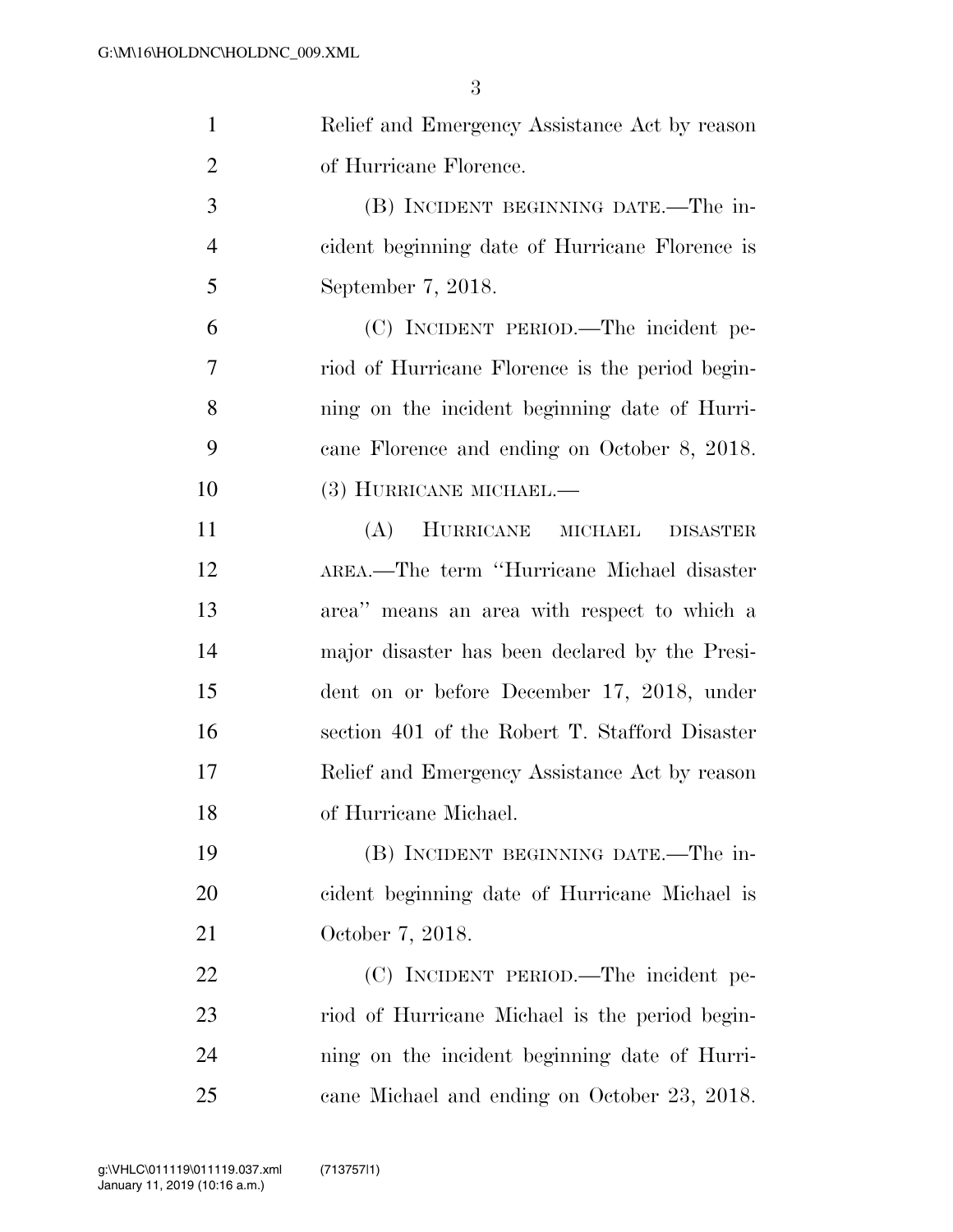| $\mathbf{1}$   | (4) TYPHOON MANGKHUT.—                          |
|----------------|-------------------------------------------------|
| $\overline{2}$ | (A)<br>TYPHOON MANGKHUT<br><b>DISASTER</b>      |
| 3              | AREA.—The term "Typhoon Mangkhut disaster       |
| $\overline{4}$ | area" means an area with respect to which a     |
| 5              | major disaster has been declared by the Presi-  |
| 6              | dent on or before December 17, 2018, under      |
| 7              | section 401 of the Robert T. Stafford Disaster  |
| 8              | Relief and Emergency Assistance Act by reason   |
| 9              | of Typhoon Mangkhut.                            |
| 10             | (B) INCIDENT BEGINNING DATE.—The in-            |
| 11             | cident beginning date of Typhoon Mangkhut is    |
| 12             | September 10, 2018.                             |
| 13             | (C) INCIDENT PERIOD.—The incident pe-           |
| 14             | riod of Typhoon Mangkhut is the period begin-   |
| 15             | ning on the incident beginning date of Typhoon  |
| 16             | Mangkhut and ending on September 11, 2018.      |
| 17             | $(5)$ TYPHOON YUTU.—                            |
| 18             | (A) TYPHOON YUTU DISASTER AREA.—The             |
| 19             | term "Typhoon Yutu disaster area" means an      |
| 20             | area with respect to which a major disaster has |
| 21             | been declared by the President on or before De- |
| 22             | cember 17, 2018, under section 401 of the Rob-  |
| 23             | ert T. Stafford Disaster Relief and Emergency   |
| 24             | Assistance Act by reason of Typhoon Yutu.       |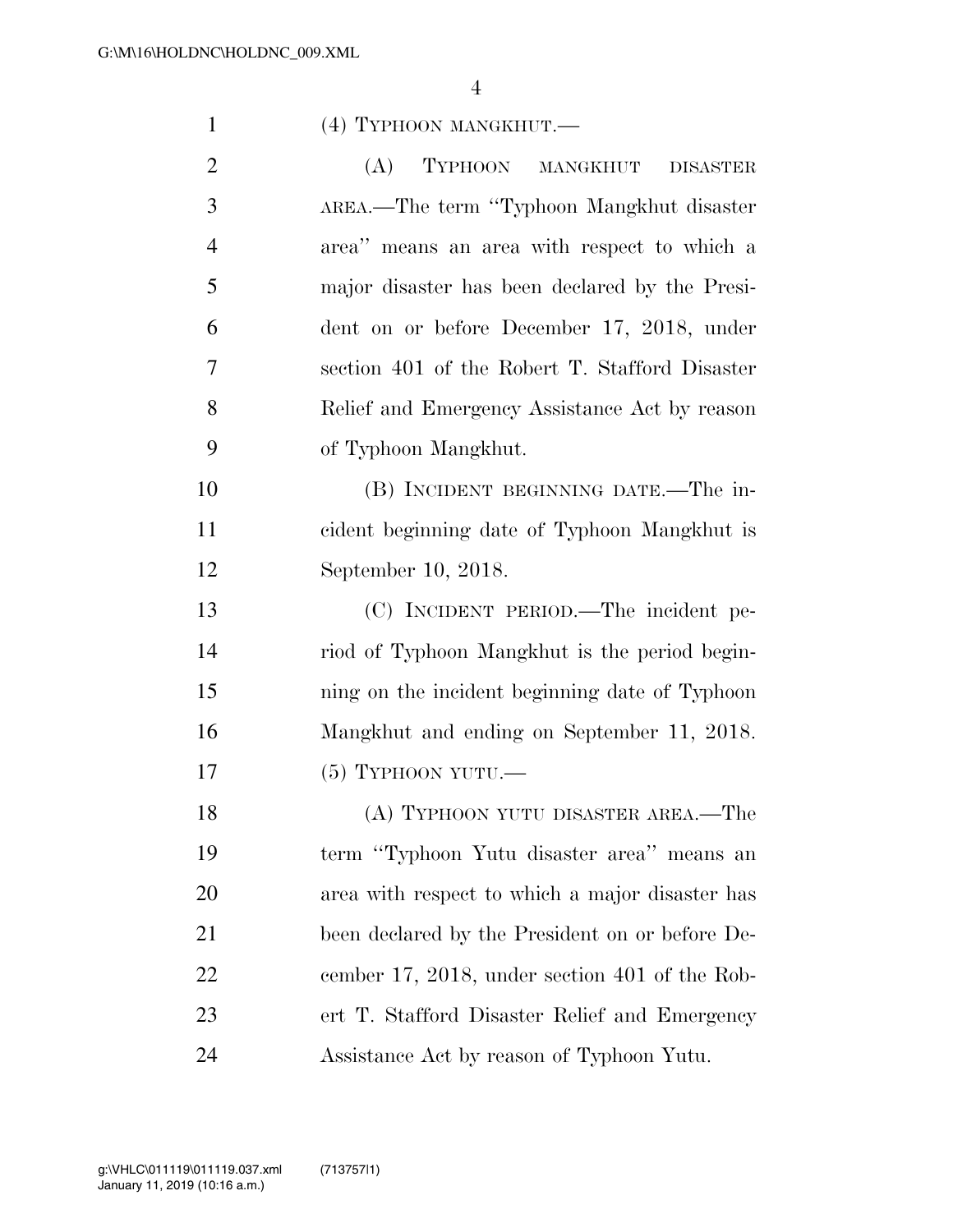|   | (B) INCIDENT BEGINNING DATE.—The in-           |
|---|------------------------------------------------|
| 2 | eident beginning date of Typhoon Yutu is Octo- |
| 3 | ber 24, 2018.                                  |
|   | (C) INCIDENT PERIOD.—The incident pe-          |
| 5 | riod of Typhoon Yutu is the period beginning   |
|   | on the incident beginning date of Typhoon Yutu |

and ending on October 26, 2018.

(6) MENDOCINO WILDFIRE.—

 (A) MENDOCINO WILDFIRE DISASTER AREA.—The term ''Mendocino wildfire disaster area'' means an area with respect to which, during the period beginning on August 4, 2018, and ending on December 17, 2018, a major dis- aster has been declared by the President under section 401 of the Robert T. Stafford Disaster Relief and Emergency Assistance Act by reason of the wildfire in California commonly known as the Mendocino wildfire of 2018 (including the 19 Carr wildfire of 2018).

 (B) INCIDENT BEGINNING DATE.—The in- cident beginning date of the wildfires referred 22 to in subparagraph (A) is July 23, 2018.

 (C) INCIDENT PERIOD.—The incident pe- riod of the wildfires referred to in subparagraph (A) is the period beginning on the incident be-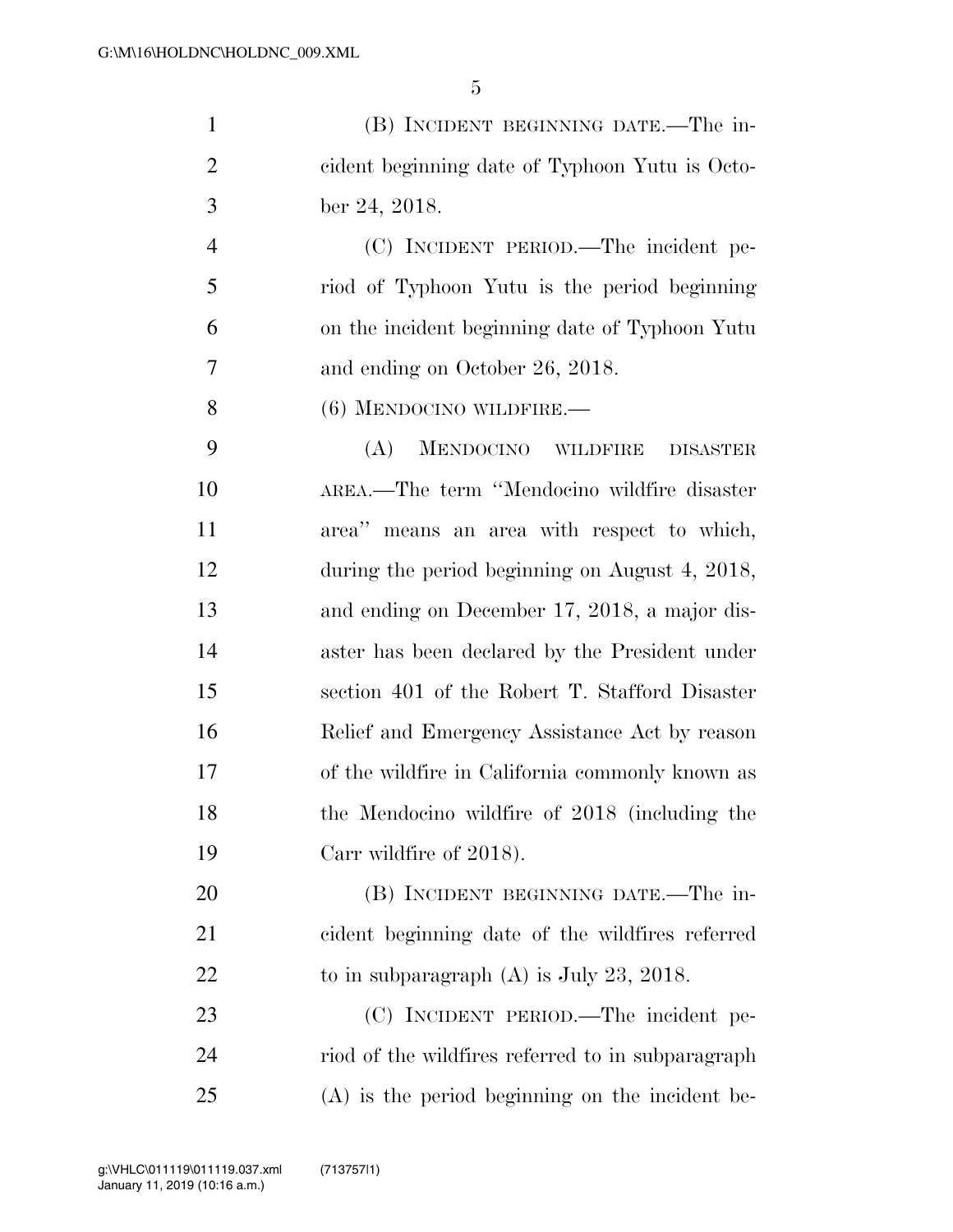- ginning date of such wildfires and ending on September 19, 2018.
- (7) CAMP AND WOOLSEY WILDFIRES.—

 (A) CAMP AND WOOLSEY WILDFIRE DIS- ASTER AREA.—The term ''Camp and Woolsey wildfire disaster area'' means an area with re- spect to which, during the period beginning on November 12, 2018, and ending on December 17, 2018, a major disaster has been declared by the President under section 401 of the Robert T. Stafford Disaster Relief and Emergency As- sistance Act by reason of the wildfires in Cali- fornia commonly known as the Camp and Wool- sey wildfires of 2018 (including the Hill wildfire of 2018).

 (B) INCIDENT BEGINNING DATE.—The in- cident beginning date of the wildfires referred to in subparagraph (A) is November 8, 2018.

 (C) INCIDENT PERIOD.—The incident pe- riod of the wildfires referred to in subparagraph (A) is the period beginning on the incident be- ginning date of such wildfires and ending on November 25, 2018.

 (8) KILAUEA VOLCANIC ERUPTION AND EARTH-QUAKES.—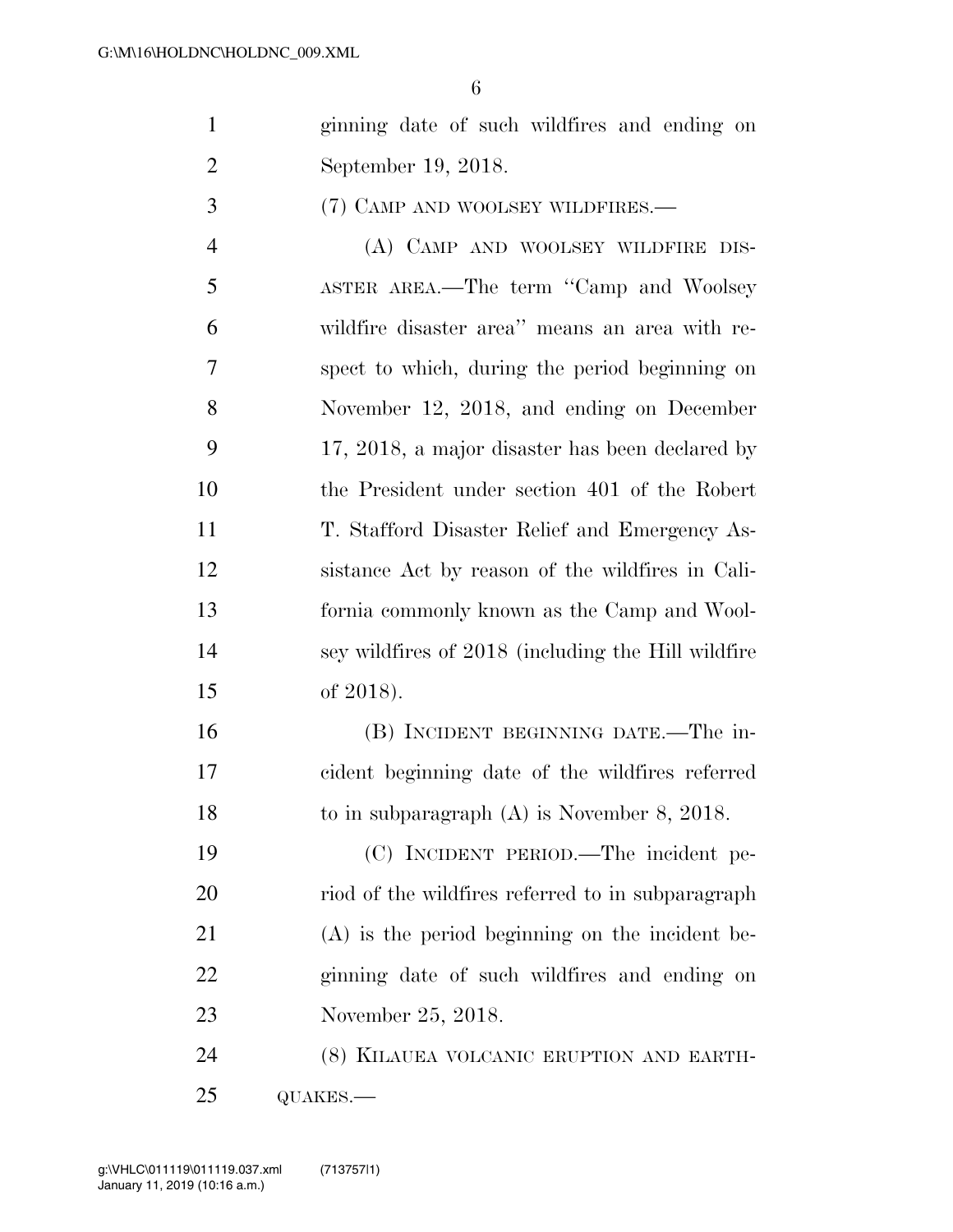(A) KILAUEA VOLCANIC ERUPTION AND EARTHQUAKES DISASTER AREA.—The term ''Kilauea volcanic eruption and earthquakes dis- aster area'' means an area with respect to which, during the period beginning on May 11, 2018, and ending on December 17, 2018, a major disaster has been declared by the Presi- dent under section 401 of the Robert T. Staf- ford Disaster Relief and Emergency Assistance Act by reason of the Kilauea volcanic eruption and earthquakes occurring in Hawaii during the period beginning on May 3, 2018, and ending on August 17, 2018. (B) INCIDENT BEGINNING DATE.—The in- cident beginning date of the volcanic eruption and earthquakes referred to in subparagraph (A) is May 3, 2018. (C) INCIDENT PERIOD.—The incident pe- riod of the volcanic eruption and earthquakes referred to in subparagraph (A) is the period beginning on the incident beginning date with respect to such eruption and earthquakes and 23 ending on August 17, 2018. (9) HAWAII SEVERE STORMS, FLOODING, LAND-SLIDES, AND MUDSLIDES.—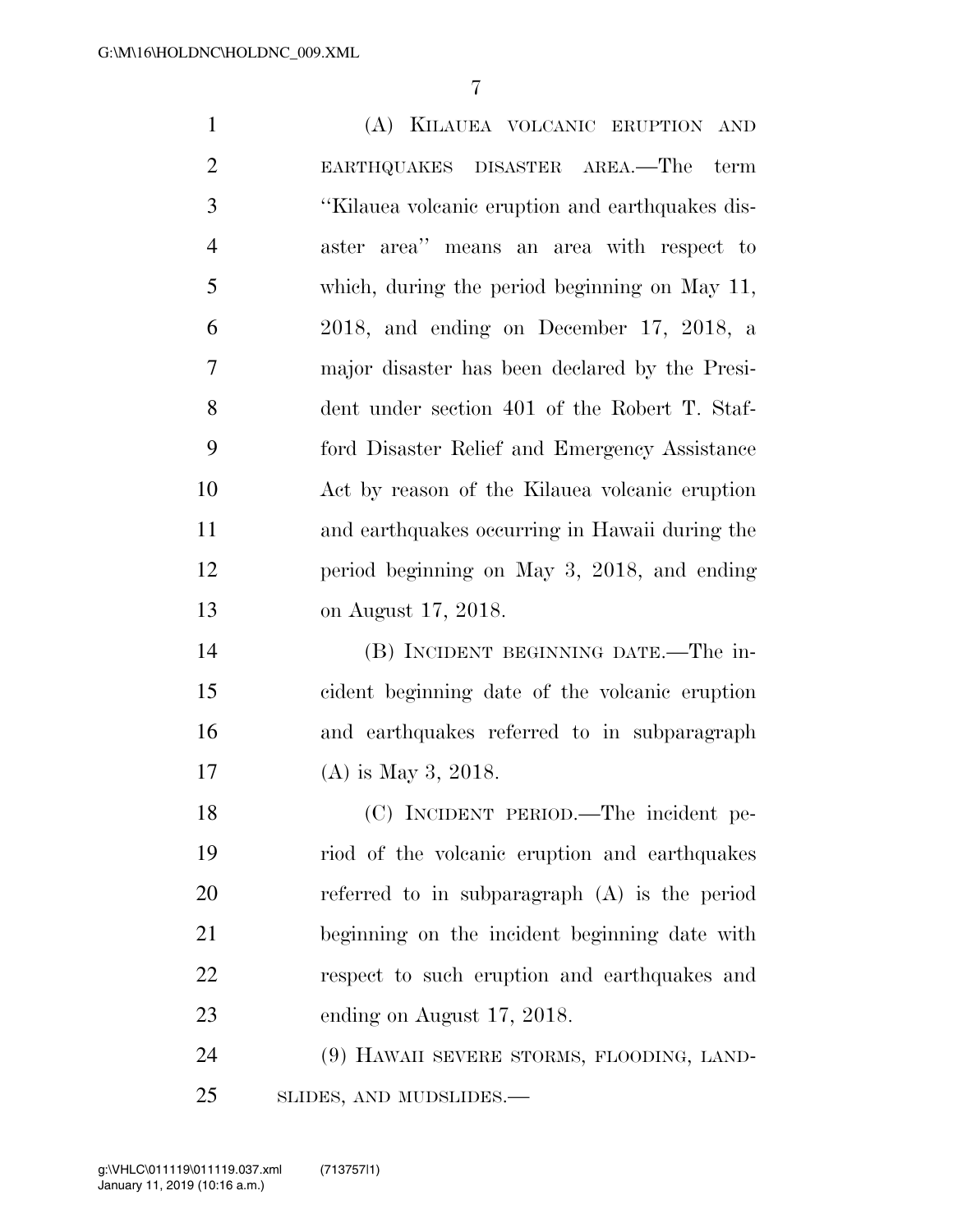(A) HAWAII SEVERE STORMS, FLOODING, LANDSLIDES, AND MUDSLIDES DISASTER AREA.—The term ''Hawaii severe storms, flood- ing, landslides, and mudslides disaster area'' means an area with respect to which, during the period beginning on May 8, 2018, and end- ing on December 17, 2018, a major disaster has been declared by the President under sec- tion 401 of the Robert T. Stafford Disaster Re- lief and Emergency Assistance Act by reason of the severe storms, flooding, landslides, and mudslides occurring in Hawaii during the pe- riod beginning on April 13, 2018, and ending on April 16, 2018. (B) INCIDENT BEGINNING DATE.—The in- cident beginning date of the severe storms, flooding, landslides, and mudslides referred to 18 in subparagraph (A) is April 13, 2018. (C) INCIDENT PERIOD.—The incident pe- riod of the severe storms, flooding, landslides, and mudslides referred to in subparagraph (A)

is the period beginning on the incident begin-

ning date with respect to such severe storms,

flooding, landslides, and mudslides and ending

January 11, 2019 (10:16 a.m.) g:\VHLC\011119\011119.037.xml (713757|1)

on April 16, 2018.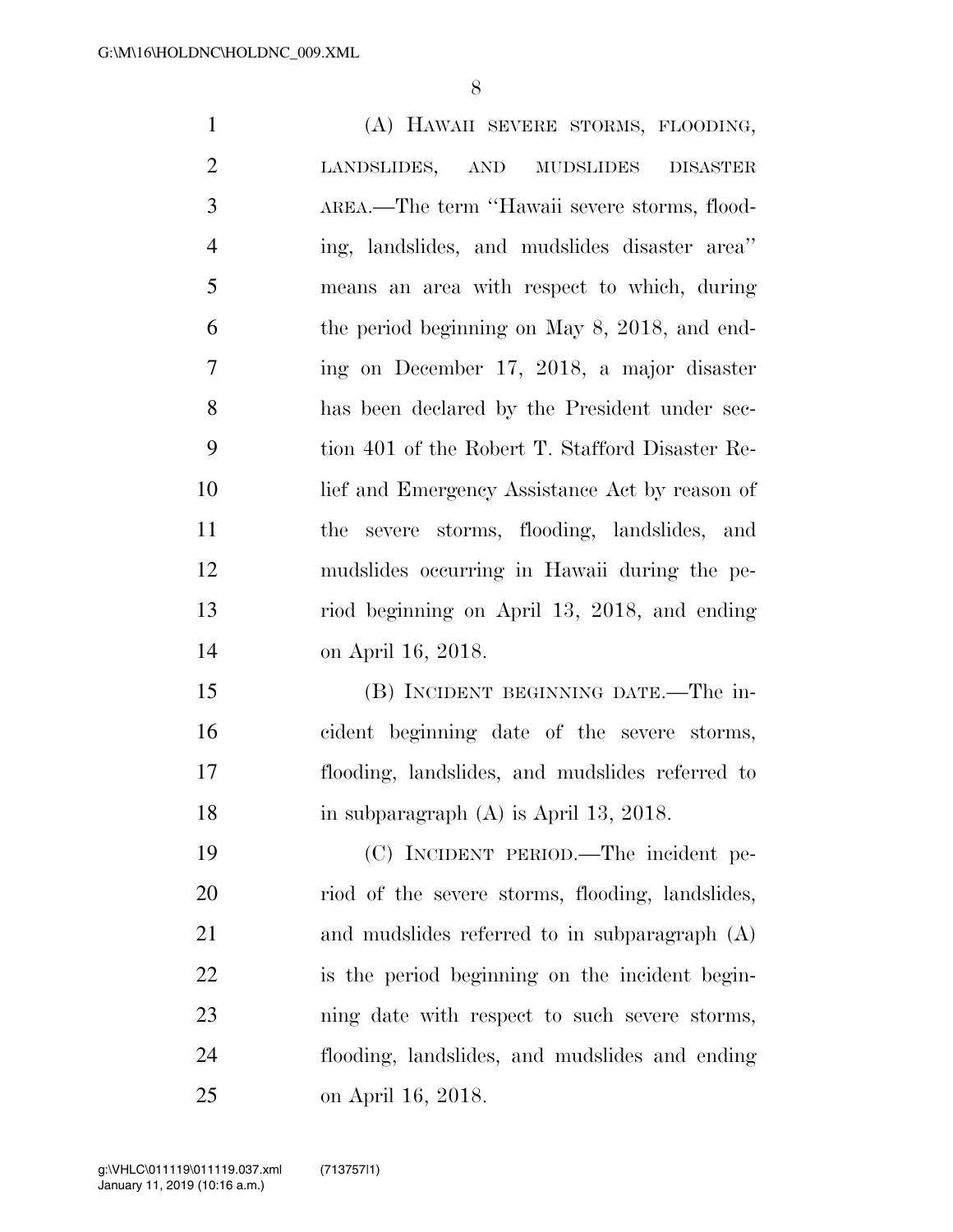(10) WISCONSIN SEVERE STORMS, TORNADOES, STRAIGHT-LINE WINDS, FLOODING, AND LAND-SLIDES.—

 (A) WISCONSIN SEVERE STORMS, TORNA- DOES, STRAIGHT-LINE WINDS, FLOODING, AND LANDSLIDES DISASTER AREA.—The term ''Wis- consin severe storms, tornadoes, straight-line winds, flooding, and landslides disaster area'' means an area with respect to which, during the period beginning on October 18, 2018, and ending on December 17, 2018, a major disaster has been declared by the President under sec- tion 401 of the Robert T. Stafford Disaster Re- lief and Emergency Assistance Act by reason of the severe storms, tornadoes, straight-line winds, flooding, and landslides occurring in Wisconsin during the period beginning on Au- gust 17, 2018, and ending on September 14, 2018.

 (B) INCIDENT BEGINNING DATE.—The in- cident beginning date of the severe storms, tor- nadoes, straight-line winds, flooding, and land- slides referred to in subparagraph (A) is Au-gust 17, 2018.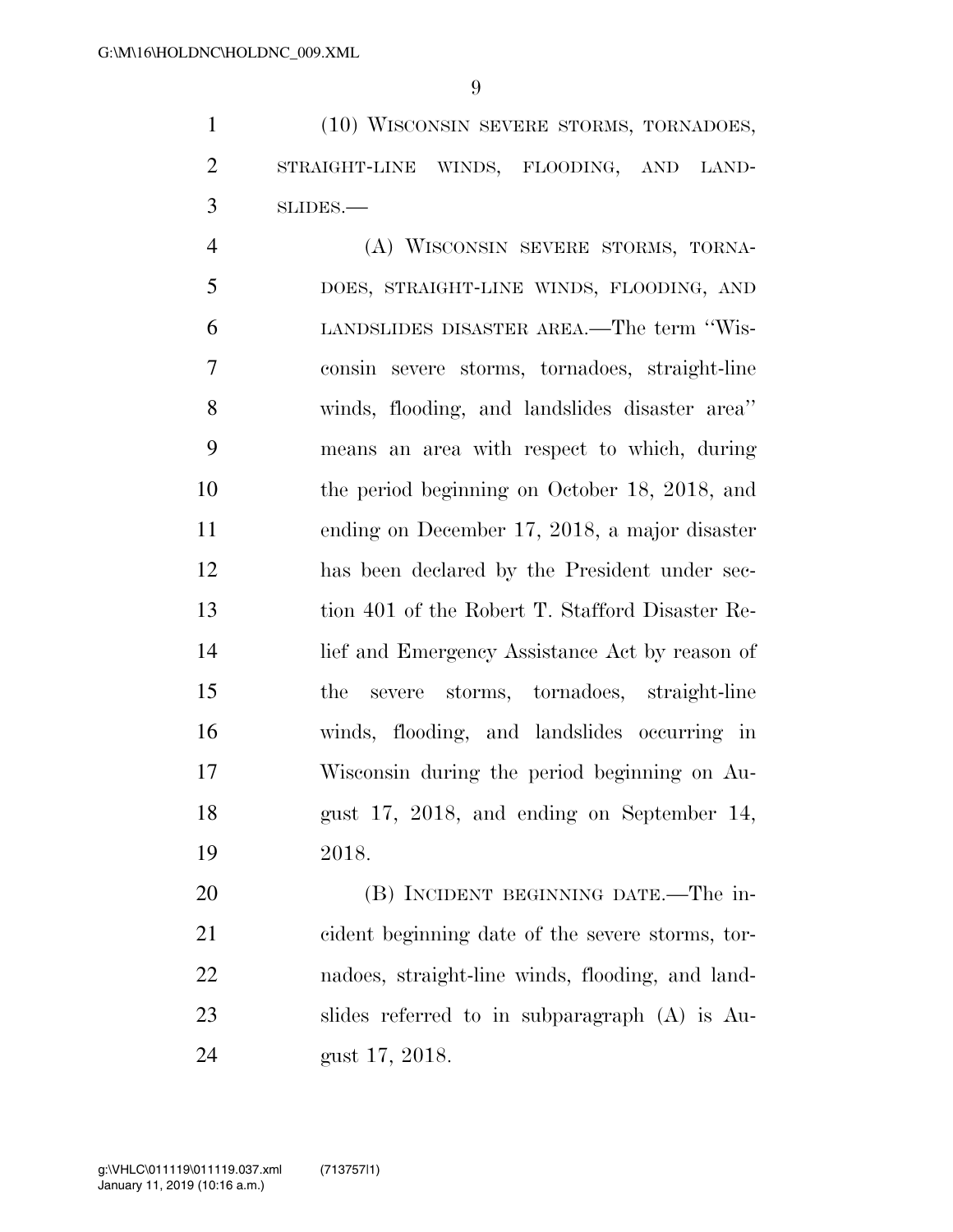| $\mathbf{1}$   | (C) INCIDENT PERIOD.—The incident pe-            |
|----------------|--------------------------------------------------|
| $\overline{2}$ | riod of the severe storms, tornadoes, straight-  |
| 3              | line winds, flooding, and landslides referred to |
| $\overline{4}$ | in subparagraph $(A)$ is the period beginning on |
| 5              | the incident beginning date with respect to such |
| 6              | severe storms, tornadoes, straight-line winds,   |
| 7              | flooding, and landslides and ending on Sep-      |
| 8              | tember 14, 2018.                                 |
| 9              | (11) TEXAS SEVERE STORMS AND FLOODING.—          |
| 10             | (A) TEXAS SEVERE STORMS AND FLOOD-               |
| 11             | ING DISASTER AREA.—The term "Texas severe        |
| 12             | storms and flooding disaster area" means an      |
| 13             | area with respect to which, during the period    |
| 14             | beginning on July 6, 2018, and ending on De-     |
| 15             | cember 17, 2018, a major disaster has been de-   |
| 16             | clared by the President under section 401 of     |
| 17             | Robert T. Stafford Disaster Relief and<br>the    |
| 18             | Emergency Assistance Act by reason of the se-    |
| 19             | vere storms and flooding occurring in Texas      |
| 20             | during the period beginning on June 19, 2018,    |
| 21             | and ending on July 13, 2018.                     |
| 22             | (B) INCIDENT BEGINNING DATE.—The in-             |
| 23             | cident beginning date of the severe storms and   |
| 24             | flooding referred to in subparagraph (A) is      |
| 25             | June 19, 2018.                                   |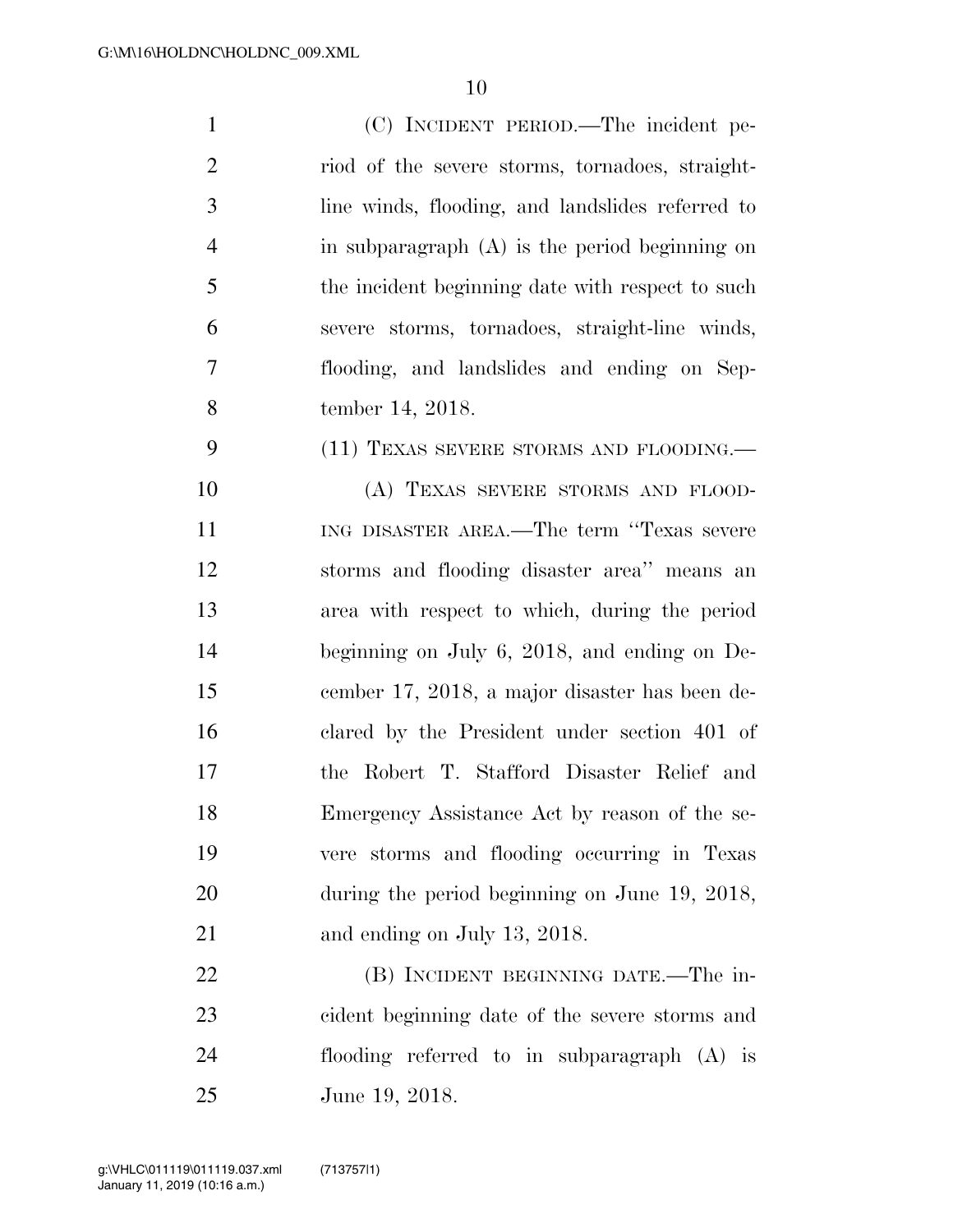| $\mathbf{1}$   | (C) INCIDENT PERIOD.—The incident pe-             |
|----------------|---------------------------------------------------|
| $\overline{2}$ | riod of the severe storms and flooding referred   |
| 3              | to in subparagraph $(A)$ is the period beginning  |
| $\overline{4}$ | on the incident beginning date with respect to    |
| 5              | such severe storms and flooding and ending on     |
| 6              | July 13, 2018.                                    |
| 7              | (12) NORTH CAROLINA TORNADO AND SEVERE            |
| 8              | STORMS.                                           |
| 9              | (A) NORTH CAROLINA TORNADO AND SE-                |
| 10             | VERE STORMS DISASTER AREA.—The term               |
| 11             | "North Carolina tornado and severe storms dis-    |
| 12             | aster area" means an area with respect to         |
| 13             | which, during the period beginning on May 8,      |
| 14             | 2018, and ending on December 17, 2018, a          |
| 15             | major disaster has been declared by the Presi-    |
| 16             | dent under section 401 of the Robert T. Staf-     |
| 17             | ford Disaster Relief and Emergency Assistance     |
| 18             | Act by reason of the tornado and severe storms    |
| 19             | occurring in North Carolina on April 15, 2018.    |
| 20             | (B) INCIDENT BEGINNING DATE; INCIDENT             |
| 21             | PERIOD.—The incident beginning date, and the      |
| 22             | incident period, of the tornado and severe        |
| 23             | storms referred to in subparagraph $(A)$ is April |
| 24             | 15, 2018.                                         |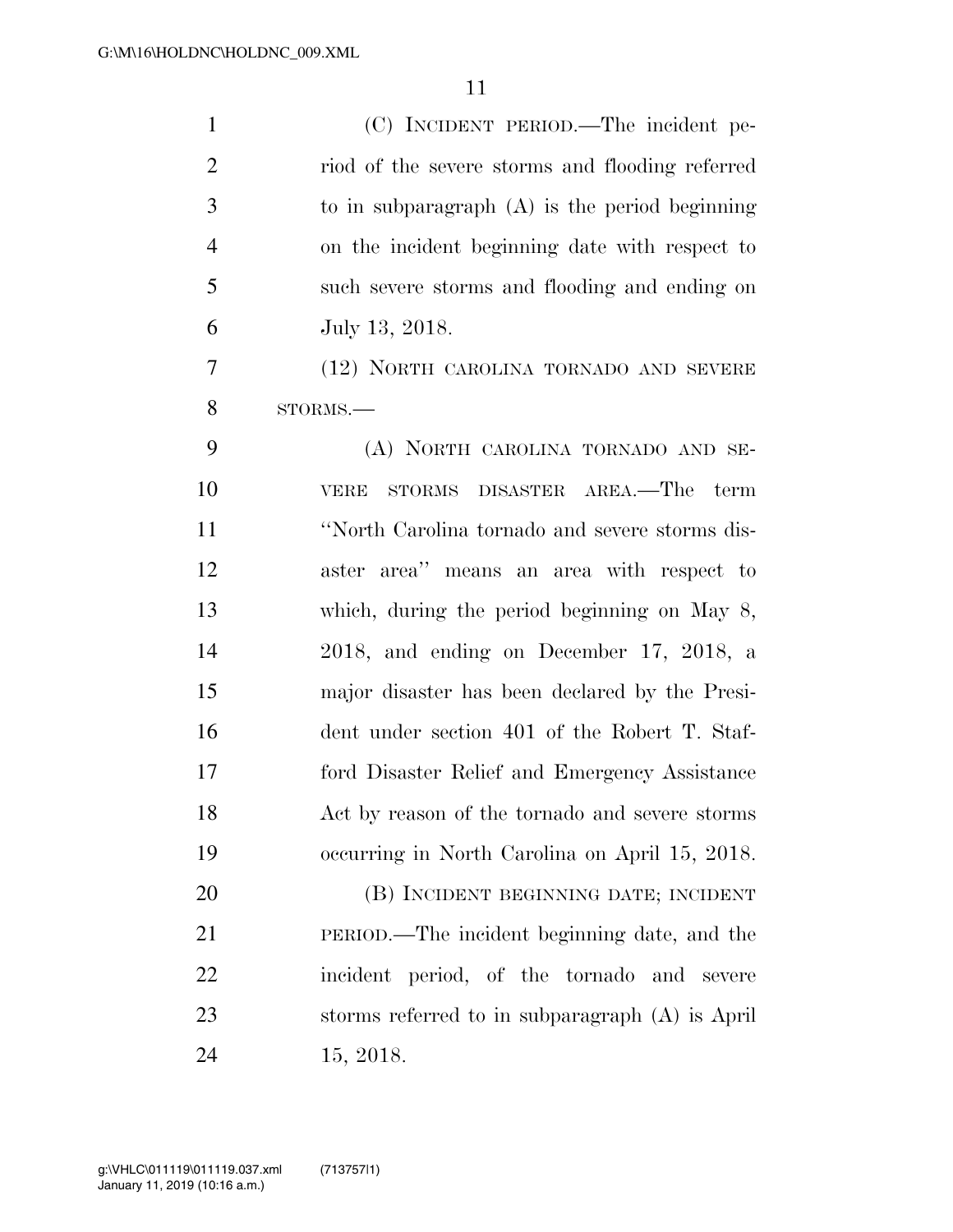(13) INDIANA SEVERE STORMS AND FLOOD-ING.—

 (A) INDIANA SEVERE STORMS AND FLOOD- ING DISASTER AREA.—The term ''Indiana se- vere storms and flooding disaster area'' means an area with respect to which, during the period beginning on May 4, 2018, and ending on De- cember 17, 2018, a major disaster has been de- clared by the President under section 401 of the Robert T. Stafford Disaster Relief and Emergency Assistance Act by reason of the se- vere storms and flooding occurring in Indiana during the period beginning on February 14, 2018, and ending on March 4, 2018.

 (B) INCIDENT BEGINNING DATE.—The in- cident beginning date of the severe storms and flooding referred to in subparagraph (A) is February 14, 2018.

 (C) INCIDENT PERIOD.—The incident pe- riod of the severe storms and flooding referred to in subparagraph (A) is the period beginning on the incident beginning date with respect to such severe storms and flooding and ending on March 4, 2018.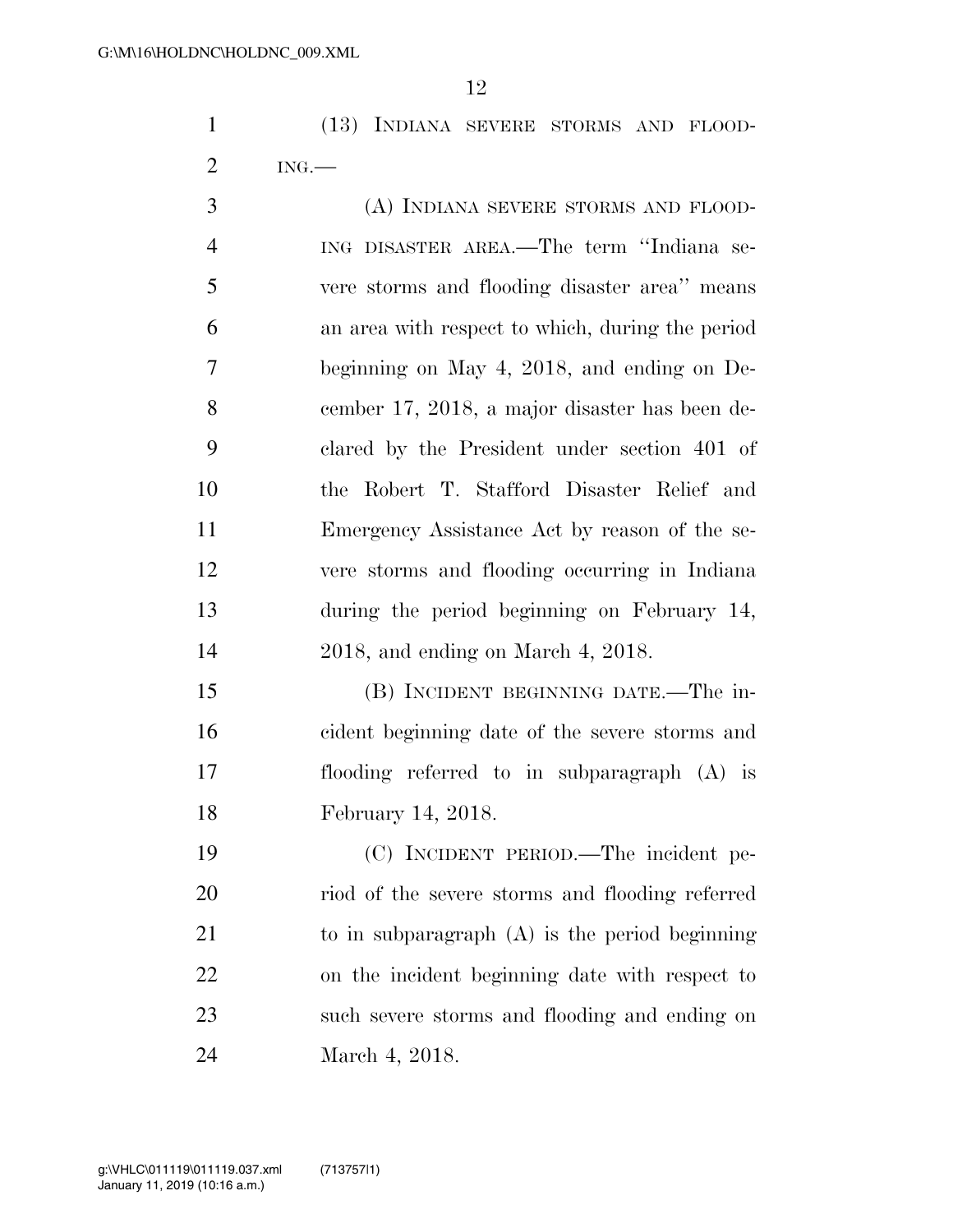(14) ALABAMA SEVERE STORMS AND TORNA-DOES.—

 (A) ALABAMA SEVERE STORMS AND TOR- NADOES DISASTER AREA.—The term ''Alabama severe storms and tornadoes disaster area'' means an area with respect to which, during the period beginning on April 26, 2018, and ending on December 17, 2018, a major disaster has been declared by the President under sec- tion 401 of the Robert T. Stafford Disaster Re-11 lief and Emergency Assistance Act by reason of the severe storms and tornadoes occurring in Alabama during the period beginning on March 19, 2018, and ending on March 20, 2018.

 (B) INCIDENT BEGINNING DATE.—The in- cident beginning date of the severe storms and tornadoes referred to in subparagraph (A) is March 19, 2018.

 (C) INCIDENT PERIOD.—The incident pe- riod of the severe storms and tornadoes referred to in subparagraph (A) is the period beginning on the incident beginning date with respect to such severe storms and tornadoes and ending on March 20, 2018.

25 (15) TROPICAL STORM GITA.—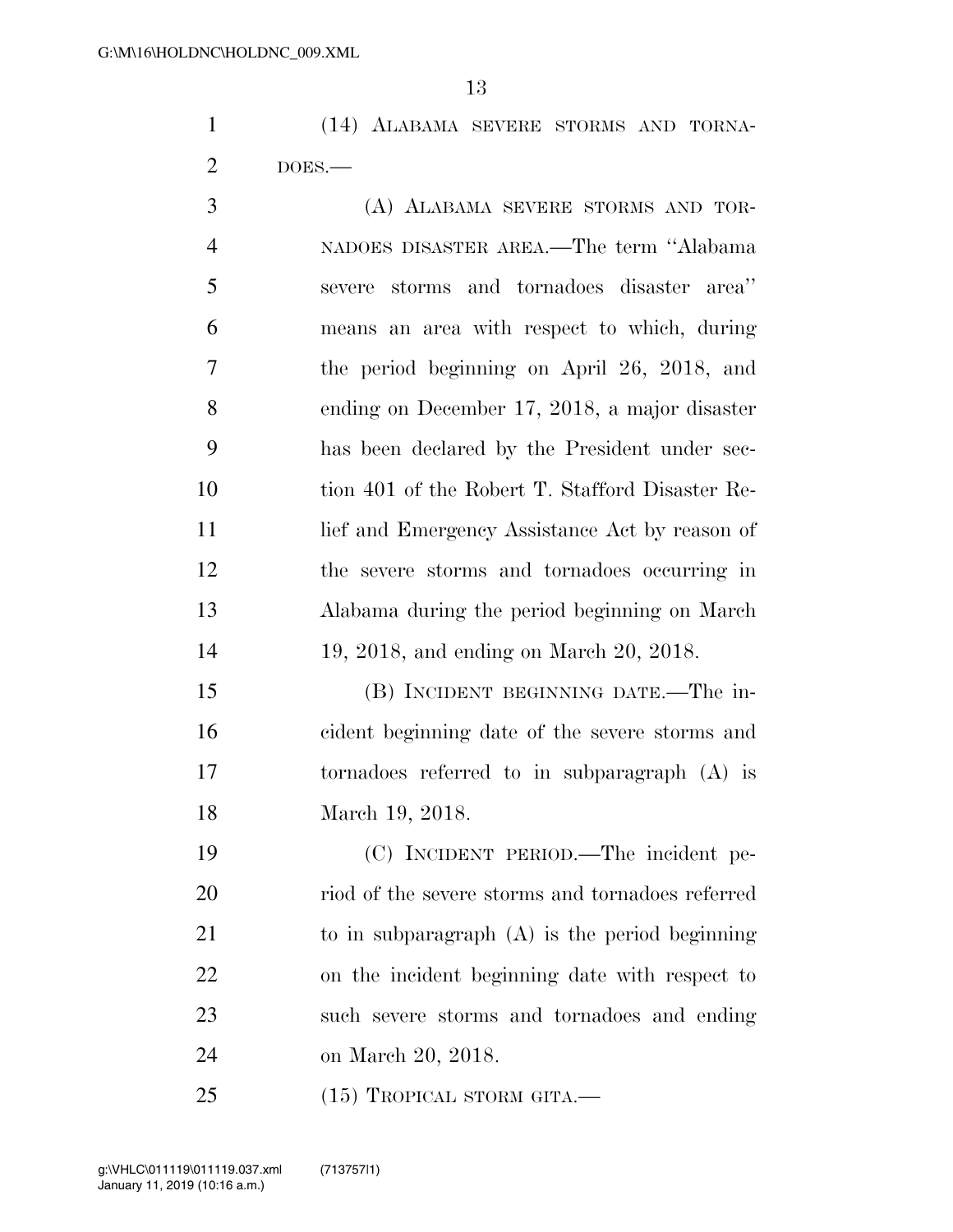| $\mathbf{1}$   | (A) TROPICAL STORM GITA DISASTER                     |
|----------------|------------------------------------------------------|
| $\overline{2}$ | AREA.—The term "Tropical Storm Gita dis-             |
| 3              | aster area" means an area with respect to            |
| $\overline{4}$ | which a major disaster has been declared by the      |
| 5              | President on or before December 17, 2018,            |
| 6              | under section 401 of the Robert T. Stafford          |
| $\overline{7}$ | Disaster Relief and Emergency Assistance Act         |
| 8              | by reason of Tropical Storm Gita.                    |
| 9              | (B) INCIDENT BEGINNING DATE.—The in-                 |
| 10             | cident beginning date of Tropical Storm Gita is      |
| 11             | February 7, 2018.                                    |
| 12             | (C) INCIDENT PERIOD.—The incident pe-                |
| 13             | riod of Tropical Storm Gita is the period begin-     |
| 14             | ning on the incident beginning date of Tropical      |
| 15             | Storm Gita and ending on February 12, 2018.          |
| 16             | SEC. 1202. SPECIAL DISASTER-RELATED RULES FOR USE OF |
| 17             | RETIREMENT FUNDS.                                    |
| 18             | (a) TAX-FAVORED WITHDRAWALS FROM RETIRE-             |
| 19             | MENT PLANS.—                                         |
| <b>20</b>      | (1) IN GENERAL.—Section 72(t) of the Internal        |
| 21             | Revenue Code of 1986 shall not apply to any quali-   |
| 22             | fied disaster distribution.                          |
| 23             | $(2)$ AGGREGATE DOLLAR LIMITATION.—                  |
| 24             | (A) IN GENERAL.—For purposes of this                 |
| 25             | subsection, the aggregate amount of distribu-        |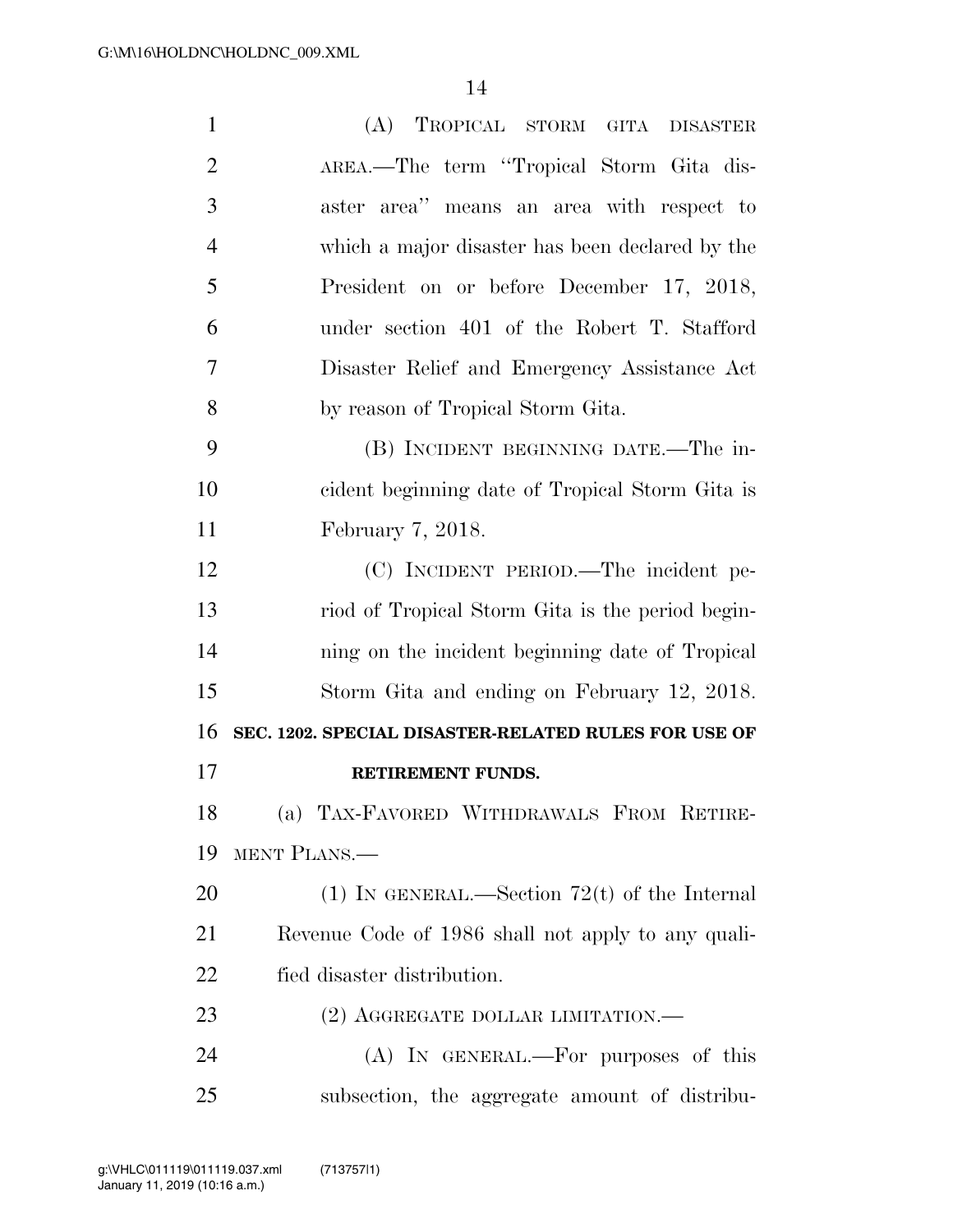| $\mathbf{1}$   | tions received by an individual which may be      |
|----------------|---------------------------------------------------|
| $\overline{2}$ | treated as qualified disaster distributions for   |
| 3              | any taxable year shall not exceed the excess (if  |
| $\overline{4}$ | any) of $-$                                       |
| 5              | $(i)$ \$100,000, over                             |
| 6              | (ii) the aggregate amounts treated as             |
| $\tau$         | qualified disaster distributions received by      |
| 8              | such individual for all prior taxable years.      |
| 9              | TREATMENT OF PLAN DISTRIBU-<br>(B)                |
| 10             | TIONS.—If a distribution to an individual would   |
| 11             | (without regard to subparagraph $(A)$ ) be a      |
| 12             | qualified disaster distribution, a plan shall not |
| 13             | be treated as violating any requirement of the    |
| 14             | Internal Revenue Code of 1986 merely because      |
| 15             | the plan treats such distribution as a qualified  |
| 16             | disaster distribution, unless the aggregate       |
| 17             | amount of such distributions from all plans       |
| 18             | maintained by the employer (and any member        |
| 19             | of any controlled group which includes the em-    |
| 20             | ployer) to such individual exceeds $$100,000$ .   |
| 21             | (C) CONTROLLED GROUP.—For purposes                |
| 22             | of subparagraph (B), the term "controlled         |
| 23             | group" means any group treated as a single        |
| 24             | employer under subsection (b), (c), (m), or (o)   |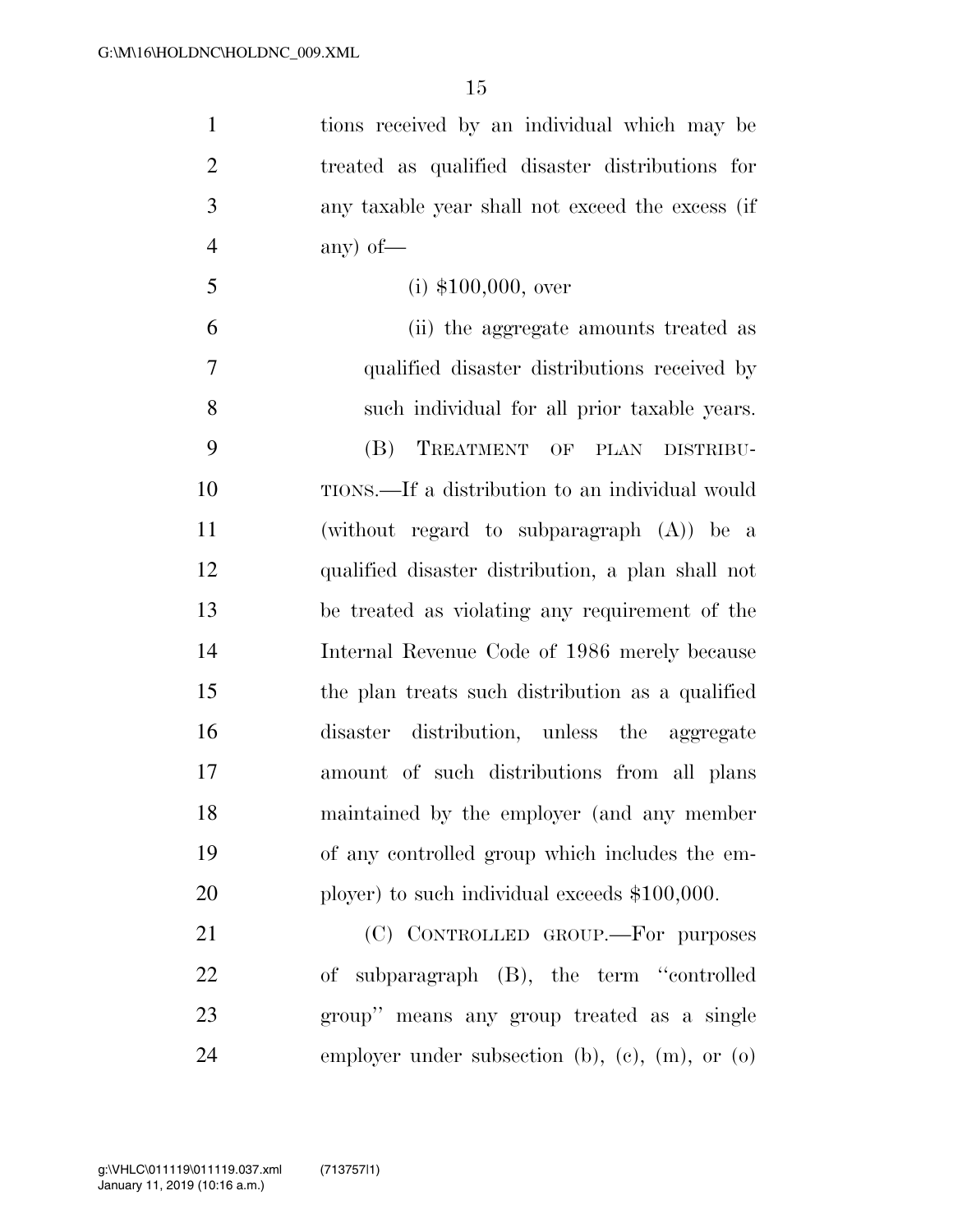of section 414 of the Internal Revenue Code of 1986.

 (D) SPECIAL RULE FOR INDIVIDUALS AF- FECTED BY MORE THAN ONE DISASTER.—The limitation of subparagraph (A) shall be applied separately with respect to distributions made with respect to each qualified disaster which is described in a separate paragraph of section 101.

10 (3) AMOUNT DISTRIBUTED MAY BE REPAID.

 (A) IN GENERAL.—Any individual who re- ceives a qualified disaster distribution may, at any time during the 3-year period beginning on the day after the date on which such distribu- tion was received, make 1 or more contributions in an aggregate amount not to exceed the amount of such distribution to an eligible retire- ment plan of which such individual is a bene- ficiary and to which a rollover contribution of such distribution could be made under section  $402(c)$ ,  $403(a)(4)$ ,  $403(b)(8)$ ,  $408(d)(3)$ , or 457(e)(16), of the Internal Revenue Code of 23 1986, as the case may be.

24 (B) TREATMENT OF REPAYMENTS OF DIS-TRIBUTIONS FROM ELIGIBLE RETIREMENT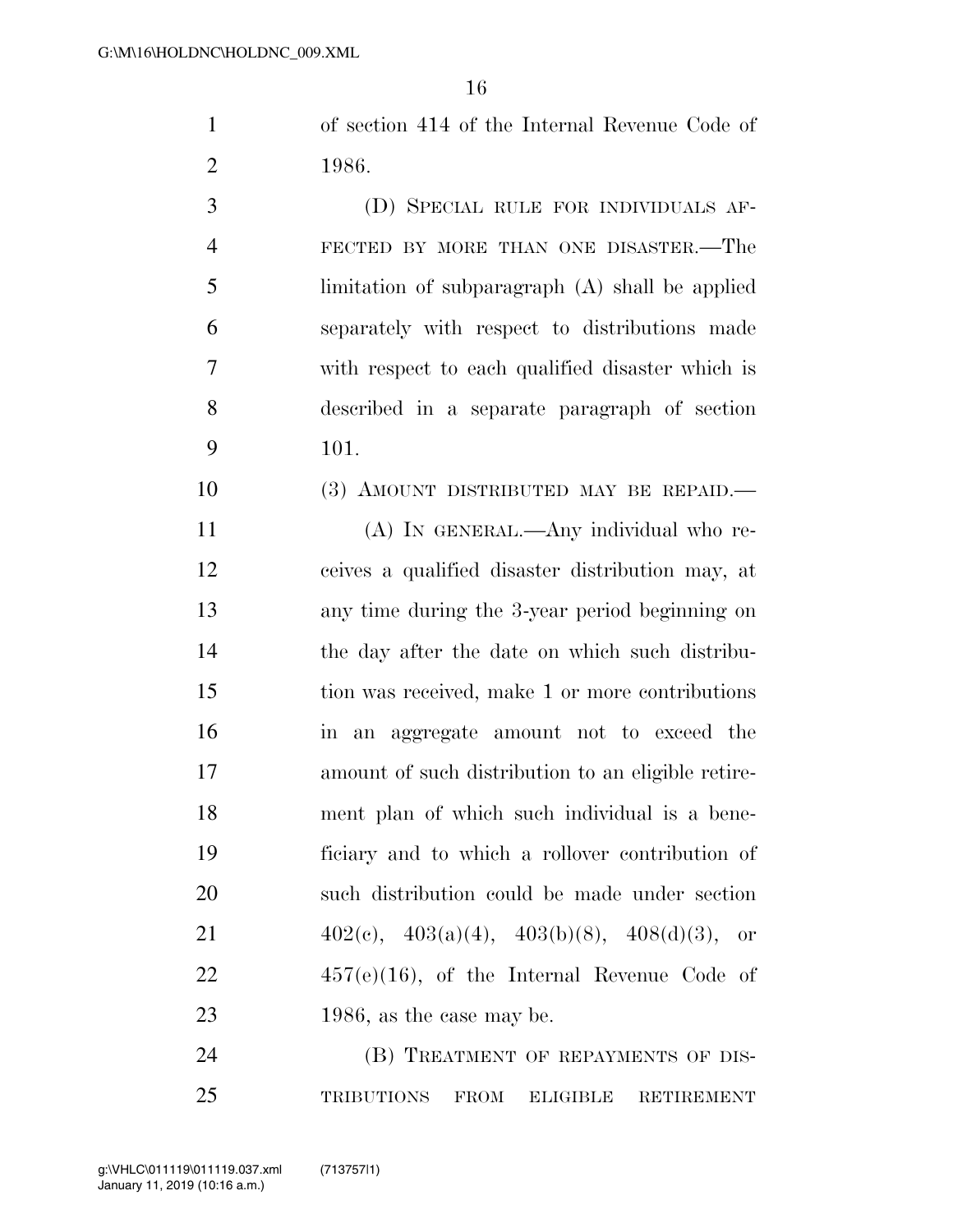PLANS OTHER THAN IRAS.—For purposes of the Internal Revenue Code of 1986, if a con- tribution is made pursuant to subparagraph (A) with respect to a qualified disaster distribution from an eligible retirement plan other than an individual retirement plan, then the taxpayer shall, to the extent of the amount of the con- tribution, be treated as having received the qualified disaster distribution in an eligible roll- over distribution (as defined in section  $402(e)(4)$  of such Code) and as having trans- ferred the amount to the eligible retirement plan in a direct trustee to trustee transfer with-14 in 60 days of the distribution.

15 (C) TREATMENT OF REPAYMENTS OF DIS- TRIBUTIONS FROM IRAS.—For purposes of the Internal Revenue Code of 1986, if a contribu- tion is made pursuant to subparagraph (A) with respect to a qualified disaster distribution from an individual retirement plan (as defined 21 by section  $7701(a)(37)$  of such Code), then, to the extent of the amount of the contribution, the qualified disaster distribution shall be treat- ed as a distribution described in section  $408(d)(3)$  of such Code and as having been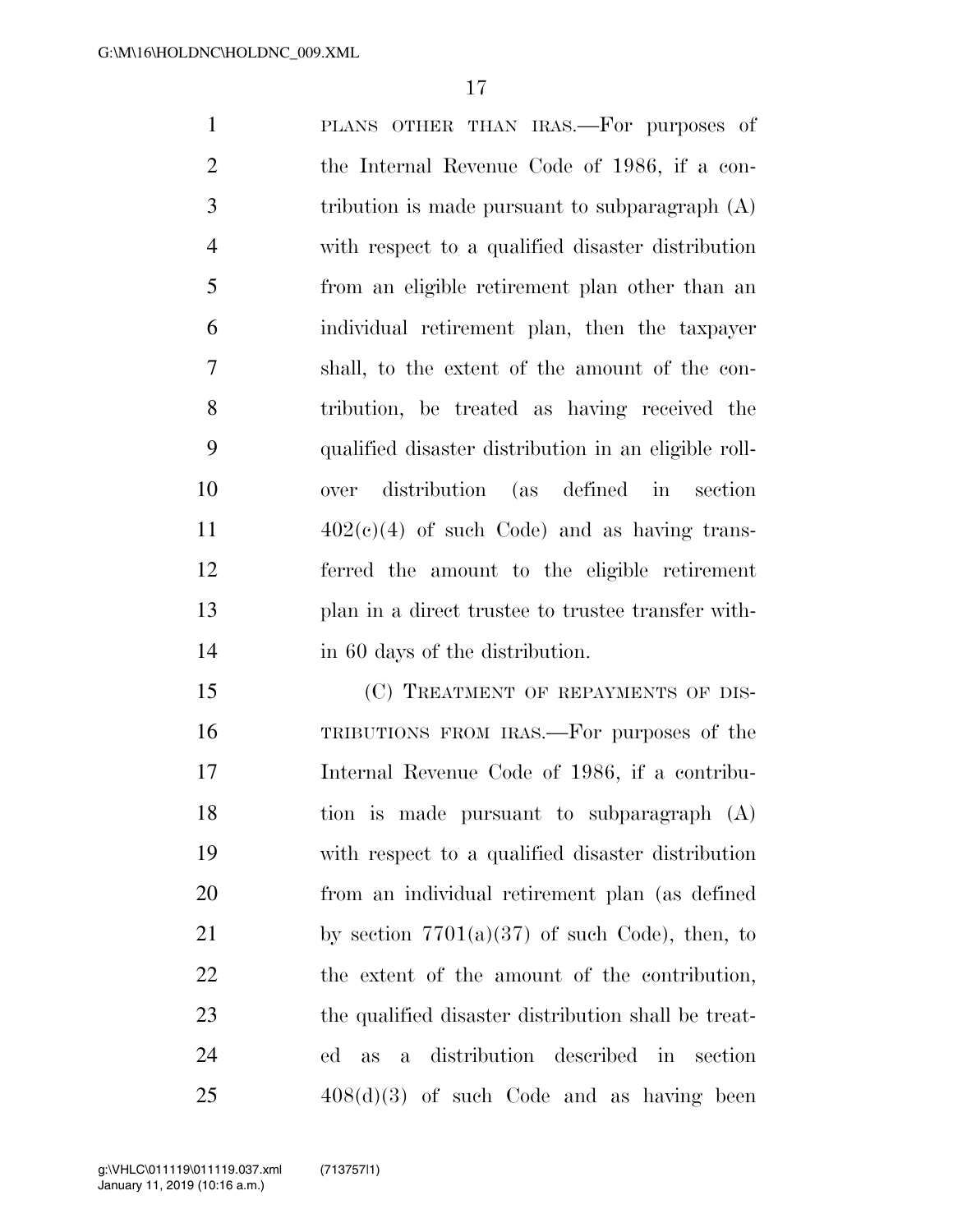|               | transferred to the eligible retirement plan in a  |
|---------------|---------------------------------------------------|
| $\mathcal{D}$ | direct trustee to trustee transfer within 60 days |
| $\mathcal{R}$ | of the distribution.                              |

 (4) DEFINITIONS.—For purposes of this sub-section—

 (A) QUALIFIED DISASTER DISTRIBU- TION.—Except as provided in paragraph (2), the term ''qualified disaster distribution'' means any distribution from an eligible retirement plan made on or after the incident beginning date of a qualified disaster and before January 12 1, 2020, to an individual whose principal place of abode at any time during the incident period of such qualified disaster is located in the quali- fied disaster area with respect to such qualified disaster and who has sustained an economic loss by reason of such qualified disaster.

 (B) ELIGIBLE RETIREMENT PLAN.—The term ''eligible retirement plan'' shall have the meaning given such term by section  $402(c)(8)(B)$  of the Internal Revenue Code of 1986.

23 (5) INCOME INCLUSION SPREAD OVER 3-YEAR PERIOD.—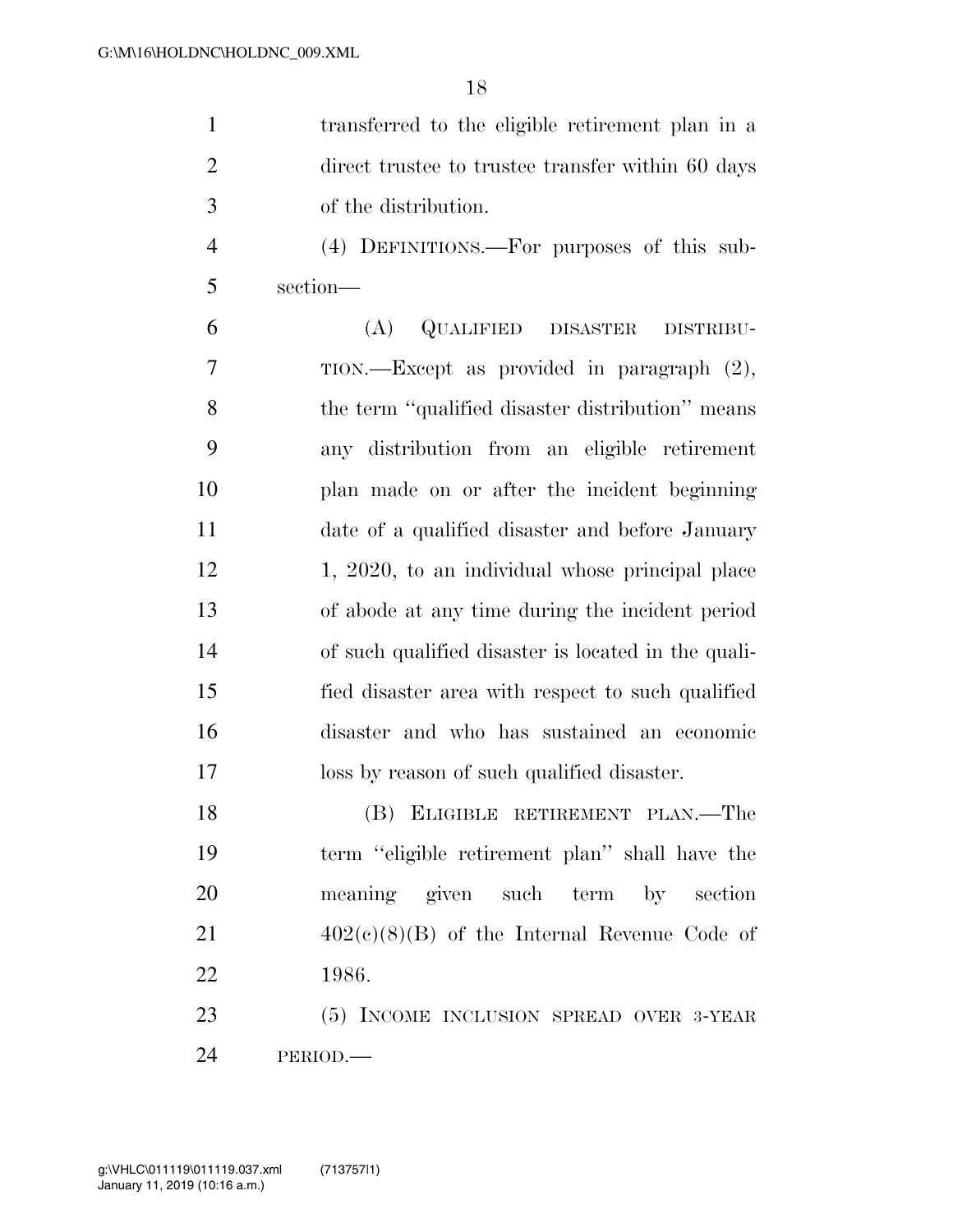| $\mathbf{1}$   | $(A)$ In GENERAL.—In the case of any                 |
|----------------|------------------------------------------------------|
| $\overline{2}$ | qualified disaster distribution, unless the tax-     |
| 3              | payer elects not to have this paragraph apply        |
| $\overline{4}$ | for any taxable year, any amount required to be      |
| 5              | included in gross income for such taxable year       |
| 6              | shall be so included ratably over the 3-taxable-     |
| 7              | year period beginning with such taxable year.        |
| 8              | (B) SPECIAL RULE.—For purposes of sub-               |
| 9              | paragraph $(A)$ , rules similar to the rules of sub- |
| 10             | paragraph $(E)$ of section $408A(d)(3)$ of the In-   |
| 11             | ternal Revenue Code of 1986 shall apply.             |
| 12             | $(6)$ SPECIAL RULES.—                                |
| 13             | (A) EXEMPTION OF DISTRIBUTIONS FROM                  |
| 14             | TRUSTEE TO TRUSTEE TRANSFER AND WITH-                |
| 15             | HOLDING RULES.—For purposes of sections              |
| 16             | $401(a)(31)$ , $402(f)$ , and $3405$ of the Internal |
| 17             | Revenue Code of 1986, qualified disaster dis-        |
| 18             | tributions shall not be treated as eligible roll-    |
| 19             | over distributions.                                  |
| 20             | (B) QUALIFIED DISASTER DISTRIBUTIONS                 |
| 21             | TREATED AS MEETING PLAN DISTRIBUTION RE-             |
| 22             | QUIREMENTS.—For purposes the Internal Rev-           |
| 23             | enue Code of 1986, a qualified disaster dis-         |
| 24             | tribution shall be treated as meeting the re-        |
| 25             | quirements of sections $401(k)(2)(B)(I)$ ,           |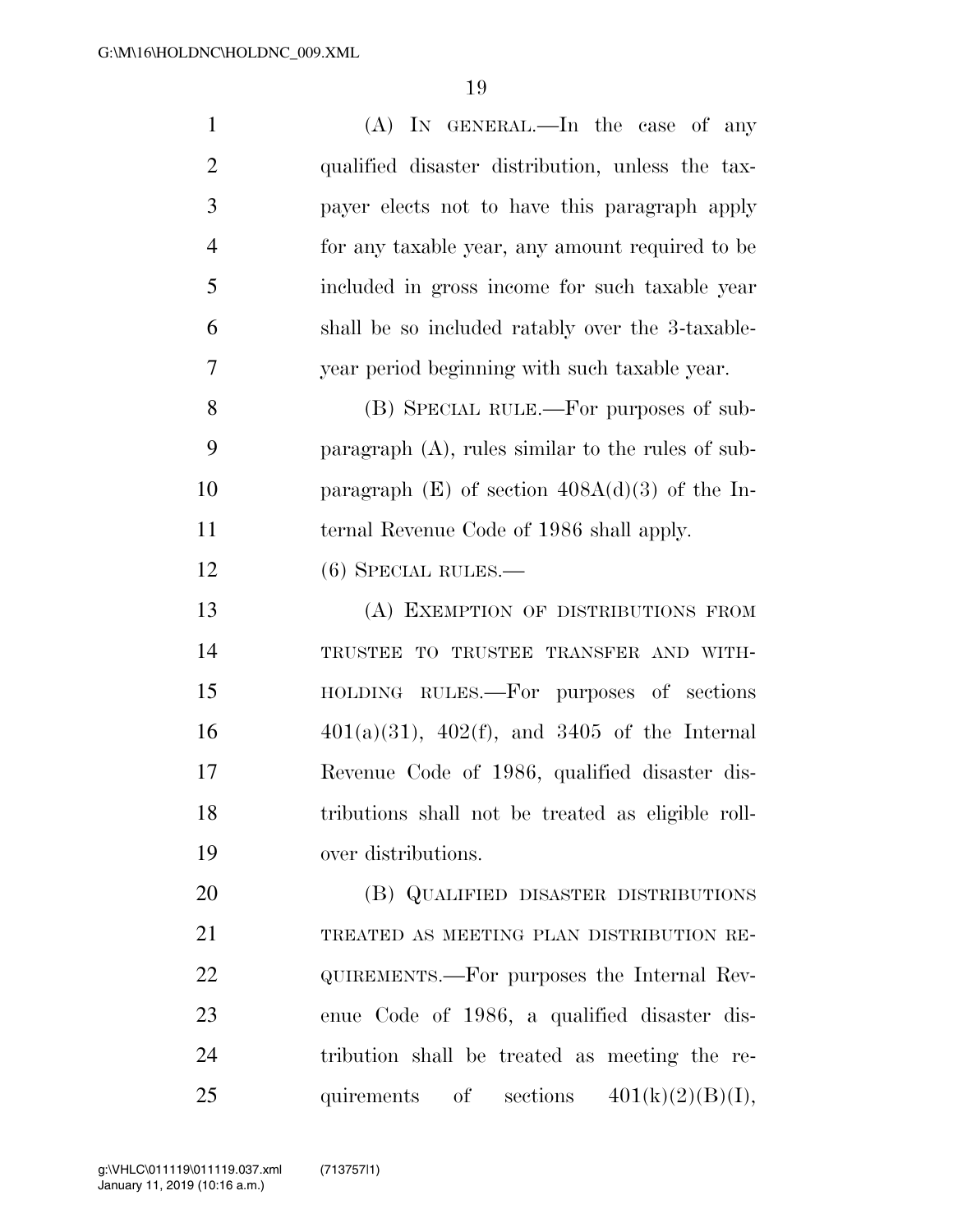| $403(b)(7)(A)(ii)$ , $403(b)(11)$ , and $457(d)(1)(A)$ |
|--------------------------------------------------------|
| of such Code.                                          |

 (b) RECONTRIBUTIONS OF WITHDRAWALS FOR HOME PURCHASES.—

(1) RECONTRIBUTIONS.—

 (A) IN GENERAL.—Any individual who re- ceived a qualified distribution may, during the applicable period, make 1 or more contributions in an aggregate amount not to exceed the amount of such qualified distribution to an eli- gible retirement plan (as defined in section  $12 \qquad \qquad 402(c)(8)(B)$  of the Internal Revenue Code of 1986) of which such individual is a beneficiary and to which a rollover contribution of such dis-15 tribution could be made under section  $402(e)$ ,  $403(a)(4)$ ,  $403(b)(8)$ , or  $408(d)(3)$ , of such Code, as the case may be.

18 (B) TREATMENT OF REPAYMENTS. Rules similar to the rules of subparagraphs (B) and 20  $(C)$  of subsection (a)(3) shall apply for purposes 21 of this subsection.

22 (2) QUALIFIED DISTRIBUTION.—For purposes of this subsection, the term ''qualified distribution'' means any distribution—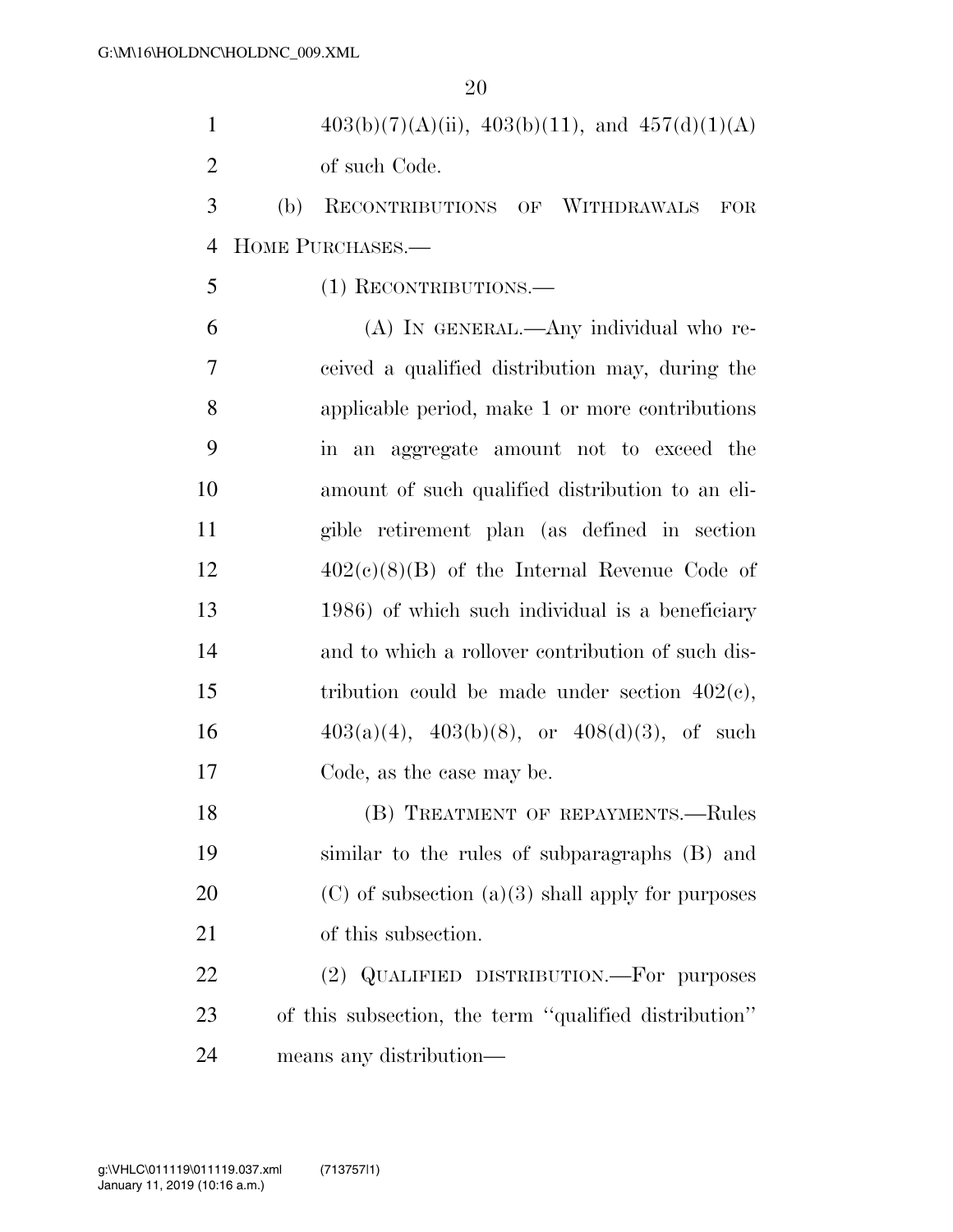| $\mathbf{1}$   | (A)<br>described<br>section<br>in                      |
|----------------|--------------------------------------------------------|
| $\overline{2}$ | $401(k)(2)(B)(i)(IV), 403(b)(7)(A)(ii)$ (but only      |
| 3              | to the extent such distribution relates to finan-      |
| $\overline{4}$ | cial hardship), $403(b)(11)(B)$ , or $72(t)(2)(F)$ ,   |
| 5              | of the Internal Revenue Code of 1986,                  |
| 6              | (B) which was to be used to purchase or                |
| 7              | construct a principal residence in a qualified         |
| 8              | disaster area, but which was not so used on ac-        |
| 9              | count of the qualified disaster with respect to        |
| 10             | such area, and                                         |
| 11             | (C) which was received on or after January             |
| 12             | 1, 2018, and before the date which is 30 days          |
| 13             | after the last day of the incident period of such      |
| 14             | qualified disaster.                                    |
| 15             | (3) APPLICABLE PERIOD.—For purposes of this            |
| 16             | subsection, the term "applicable period" means, in     |
| 17             | the case of a principal residence in a qualified dis-  |
| 18             | aster area with respect to any qualified disaster, the |
| 19             | period beginning on the incident beginning date of     |
| 20             | such qualified disaster and ending on February 28,     |
| 21             | 2019.                                                  |
| 22             | (c) LOANS FROM QUALIFIED PLANS.—                       |
| 23             | (1) INCREASE IN LIMIT ON LOANS NOT TREAT-              |
| 24             | ED AS DISTRIBUTIONS.—In the case of any loan           |
| 25             | from a qualified employer plan (as defined under       |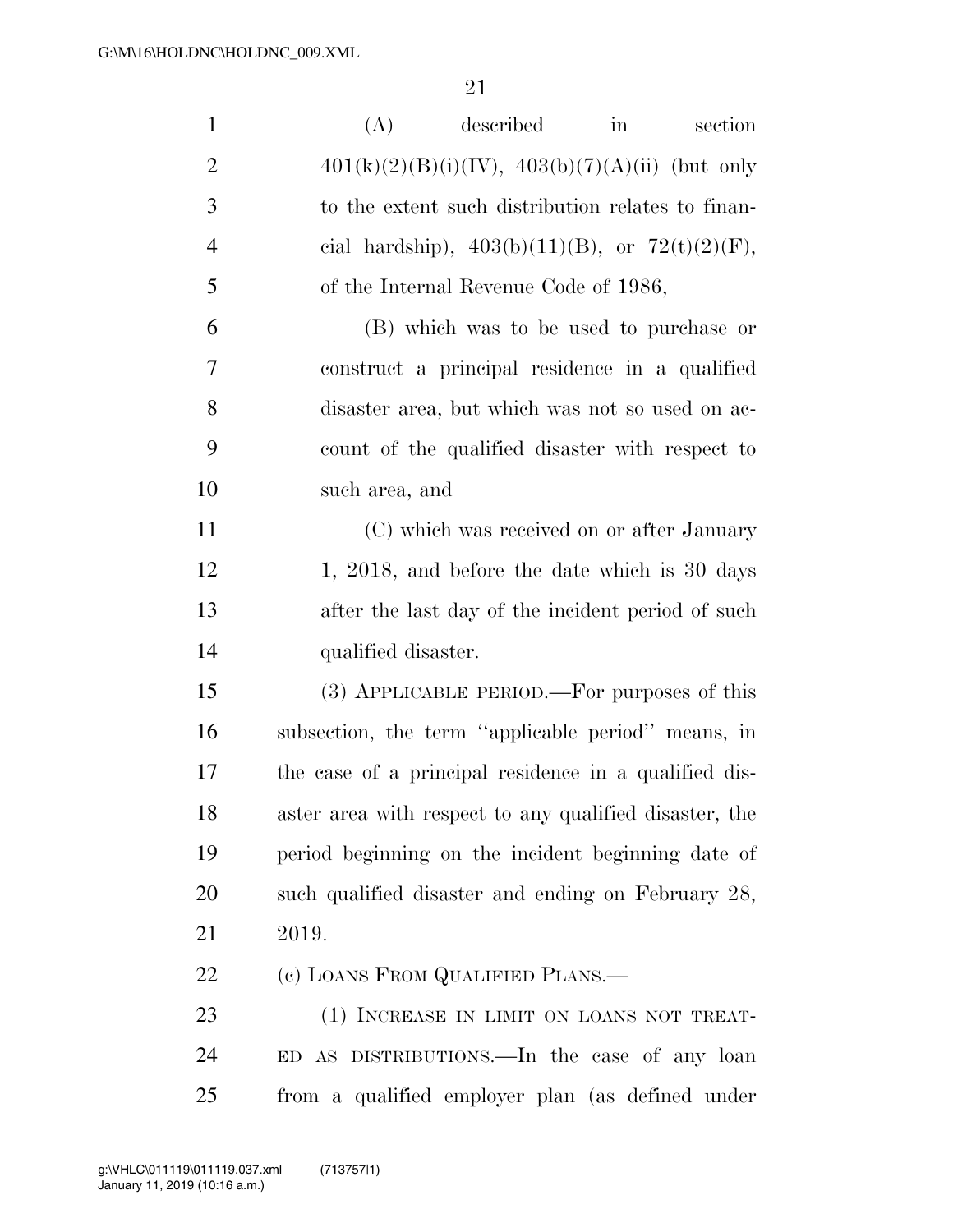| $\mathbf{1}$   | section $72(p)(4)$ of the Internal Revenue Code of    |
|----------------|-------------------------------------------------------|
| $\overline{2}$ | 1986) to a qualified individual made during the pe-   |
| 3              | riod beginning on the date of the enactment of this   |
| $\overline{4}$ | Act and ending on December 31, 2019—                  |
| 5              | (A) clause (i) of section $72(p)(2)(A)$ of            |
| 6              | such Code shall be applied by substituting            |
| 7              | " $$100,000"$ for " $$50,000"$ , and                  |
| 8              | (B) clause (ii) of such section shall be ap-          |
| 9              | plied by substituting "the present value of the       |
| 10             | nonforfeitable accrued benefit of the employee        |
| 11             | under the plan" for "one-half of the present          |
| 12             | value of the nonforfeitable accrued benefit of        |
| 13             | the employee under the plan".                         |
| 14             | $(2)$ DELAY OF REPAYMENT.—In the case of a            |
| 15             | qualified individual (with respect to any qualified   |
| 16             | disaster) with an outstanding loan on or after the    |
| 17             | incident beginning date (of such qualified disaster)  |
| 18             | from a qualified employer plan (as defined in section |
| 19             | $72(p)(4)$ of the Internal Revenue Code of 1986)—     |
| 20             | $(A)$ if the due date pursuant to subpara-            |
| 21             | graph (B) or (C) of section $72(p)(2)$ of such        |
| 22             | Code for any repayment with respect to such           |
| 23             | loan occurs during the period beginning on the        |
| 24             | incident beginning date of such qualified dis-        |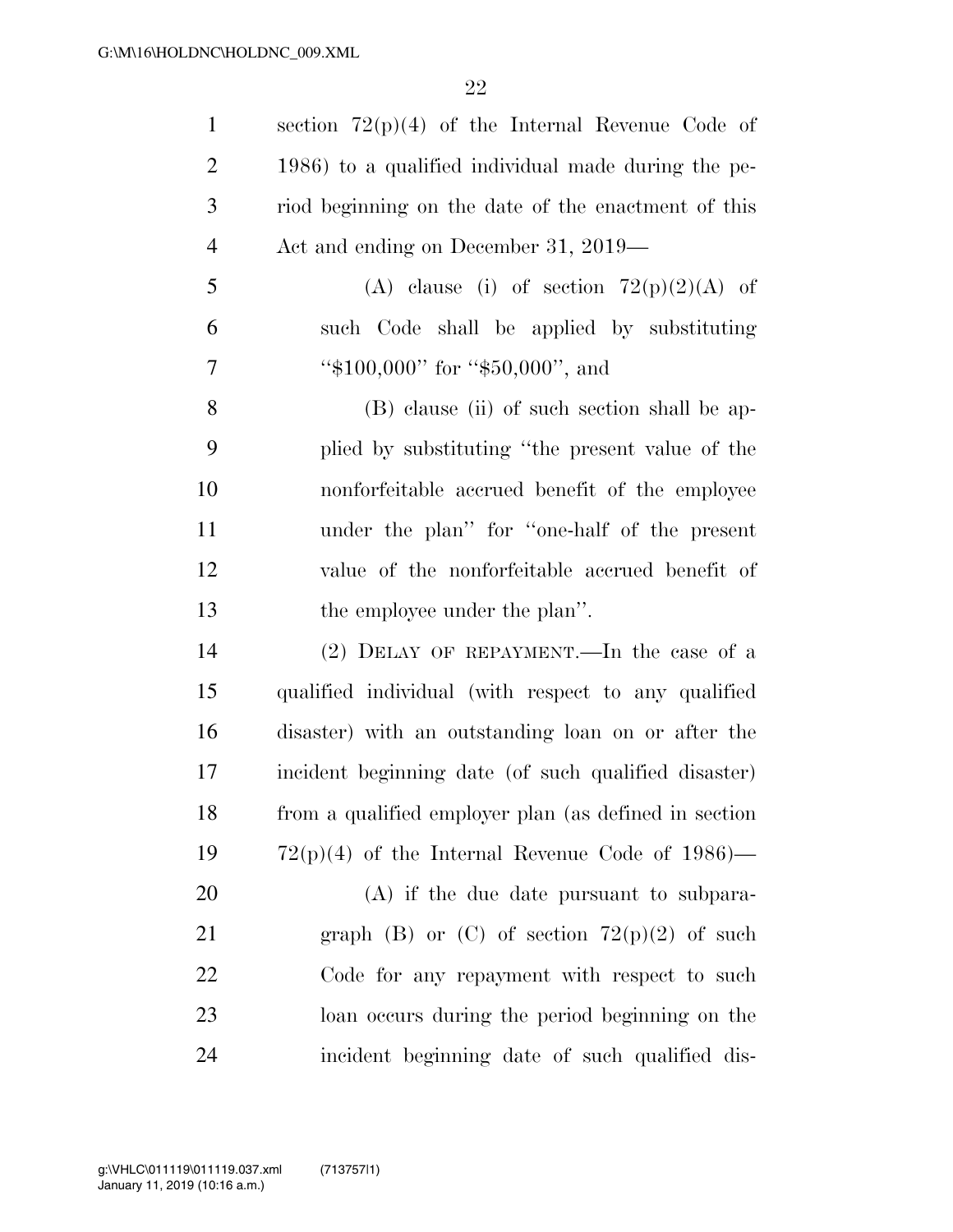| $\mathbf{1}$   | aster and ending on December 31, 2019, such                |
|----------------|------------------------------------------------------------|
| $\overline{2}$ | due date shall be delayed for 1 year,                      |
| 3              | (B) any subsequent repayments with re-                     |
| $\overline{4}$ | spect to any such loan shall be appropriately              |
| 5              | adjusted to reflect the delay in the due date              |
| 6              | under paragraph (1) and any interest accruing              |
| 7              | during such delay, and                                     |
| 8              | (C) in determining the 5-year period and                   |
| 9              | the term of a loan under subparagraph (B) or               |
| 10             | (C) of section $72(p)(2)$ of such Code, the period         |
| 11             | described in subparagraph (A) of this para-                |
| 12             | graph shall be disregarded.                                |
| 13             | (3) QUALIFIED INDIVIDUAL.—For purposes of                  |
| 14             | subsection, the term "qualified individual"<br><i>this</i> |
| 15             | means any individual—                                      |
| 16             | (A) whose principal place of abode at any                  |
| 17             | time during the incident period of any qualified           |
| 18             | disaster is located in the qualified disaster area         |
| 19             | with respect to such qualified disaster, and               |
| 20             | (B) who has sustained an economic loss by                  |
| 21             | reason of such qualified disaster.                         |
| 22             | PROVISIONS RELATING TO PLAN AMEND-<br>(d)                  |
| 23             | MENTS.-                                                    |
| 24             | (1) IN GENERAL.—If this subsection applies to              |
| 25             | any amendment to any plan or annuity contract,             |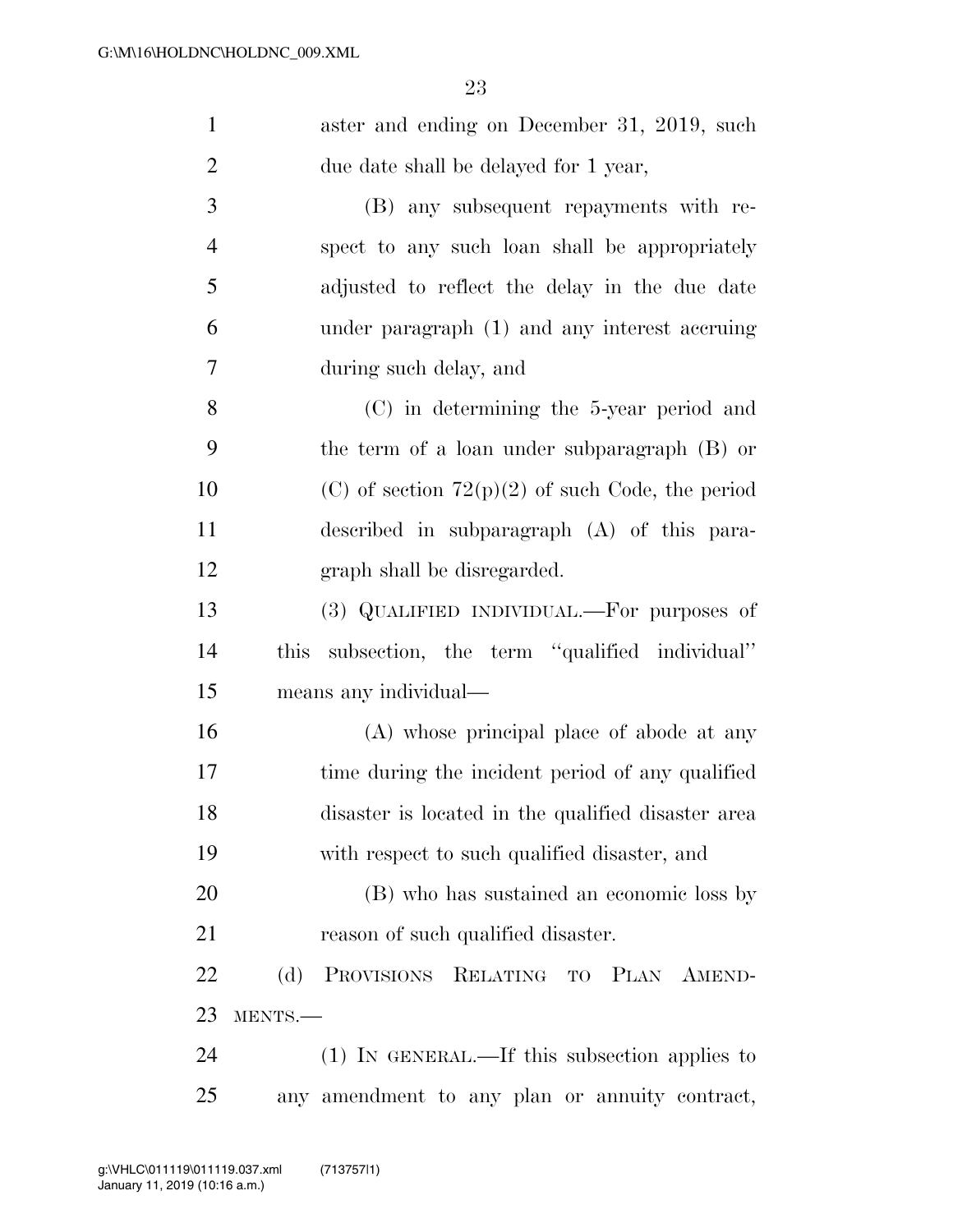| $\mathbf{1}$   | such plan or contract shall be treated as being oper- |
|----------------|-------------------------------------------------------|
| $\overline{2}$ | ated in accordance with the terms of the plan during  |
| 3              | the period described in paragraph $(2)(B)(i)$ .       |
| $\overline{4}$ | (2) AMENDMENTS TO WHICH SUBSECTION AP-                |
| 5              | PLIES.                                                |
| 6              | (A) IN GENERAL.—This subsection shall                 |
| $\overline{7}$ | apply to any amendment to any plan or annuity         |
| 8              | contract which is made—                               |
| 9              | (i) pursuant to any provision of this                 |
| 10             | section, or pursuant to any regulation                |
| 11             | issued by the Secretary or the Secretary of           |
| 12             | Labor under any provision of this section,            |
| 13             | and                                                   |
| 14             | (ii) on or before the last day of the                 |
| 15             | first plan year beginning on or after Janu-           |
| 16             | ary 1, 2020, or such later date as the Sec-           |
| 17             | retary may prescribe.                                 |
| 18             | In the case of a governmental plan (as defined        |
| 19             | in section $414(d)$ of the Internal Revenue Code      |
| 20             | of 1986), clause (ii) shall be applied by sub-        |
| 21             | stituting the date which is 2 years after the         |
| 22             | date otherwise applied under clause (ii).             |
| 23             | (B) CONDITIONS.—This subsection shall                 |
| 24             | not apply to any amendment unless—                    |
| 25             | (i) during the period—                                |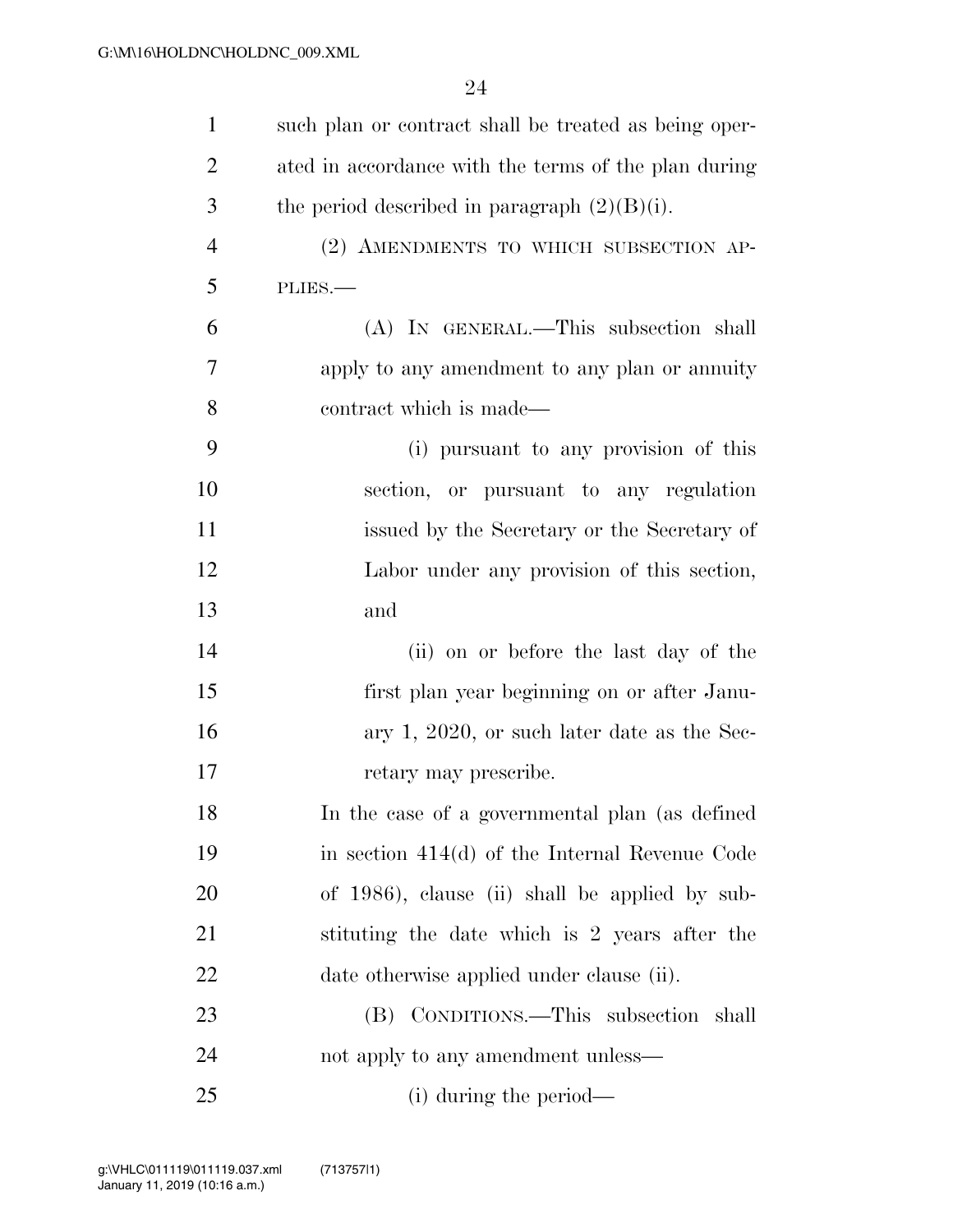| $\mathbf{1}$   | (I) beginning on the date that                               |
|----------------|--------------------------------------------------------------|
| $\overline{2}$ | this section or the regulation de-                           |
| 3              | scribed in subparagraph $(A)(i)$ takes                       |
| $\overline{4}$ | effect (or in the case of a plan or con-                     |
| 5              | tract amendment not required by this                         |
| 6              | section or such regulation, the effec-                       |
| 7              | tive date specified by the plan), and                        |
| 8              | (II) ending on the date described                            |
| 9              | in subparagraph $(A)(ii)$ (or, if earlier,                   |
| 10             | the date the plan or contract amend-                         |
| 11             | ment is adopted),                                            |
| 12             | the plan or contract is operated as if such plan             |
| 13             | or contract amendment were in effect, and                    |
| 14             | (ii) such plan or contract amendment                         |
| 15             | applies retroactively for such period.                       |
| 16             | SEC. 1203. EMPLOYEE RETENTION CREDIT FOR EMPLOY-             |
| 17             | ERS AFFECTED BY QUALIFIED DISASTERS.                         |
| 18             | (a) IN GENERAL.—For purposes of section 38 of the            |
| 19             | Internal Revenue Code of 1986, in the case of an eligible    |
| 20             | employer, the 2018 qualified disaster employee retention     |
| 21             | credit shall be treated as a credit listed in subsection (b) |
| 22             | of such section. For purposes of this subsection, the 2018   |
| 23             | qualified disaster employee retention credit for any taxable |
| 24             | year is an amount equal to 40 percent of the qualified       |
| 25             | wages with respect to each eligible employee of such em-     |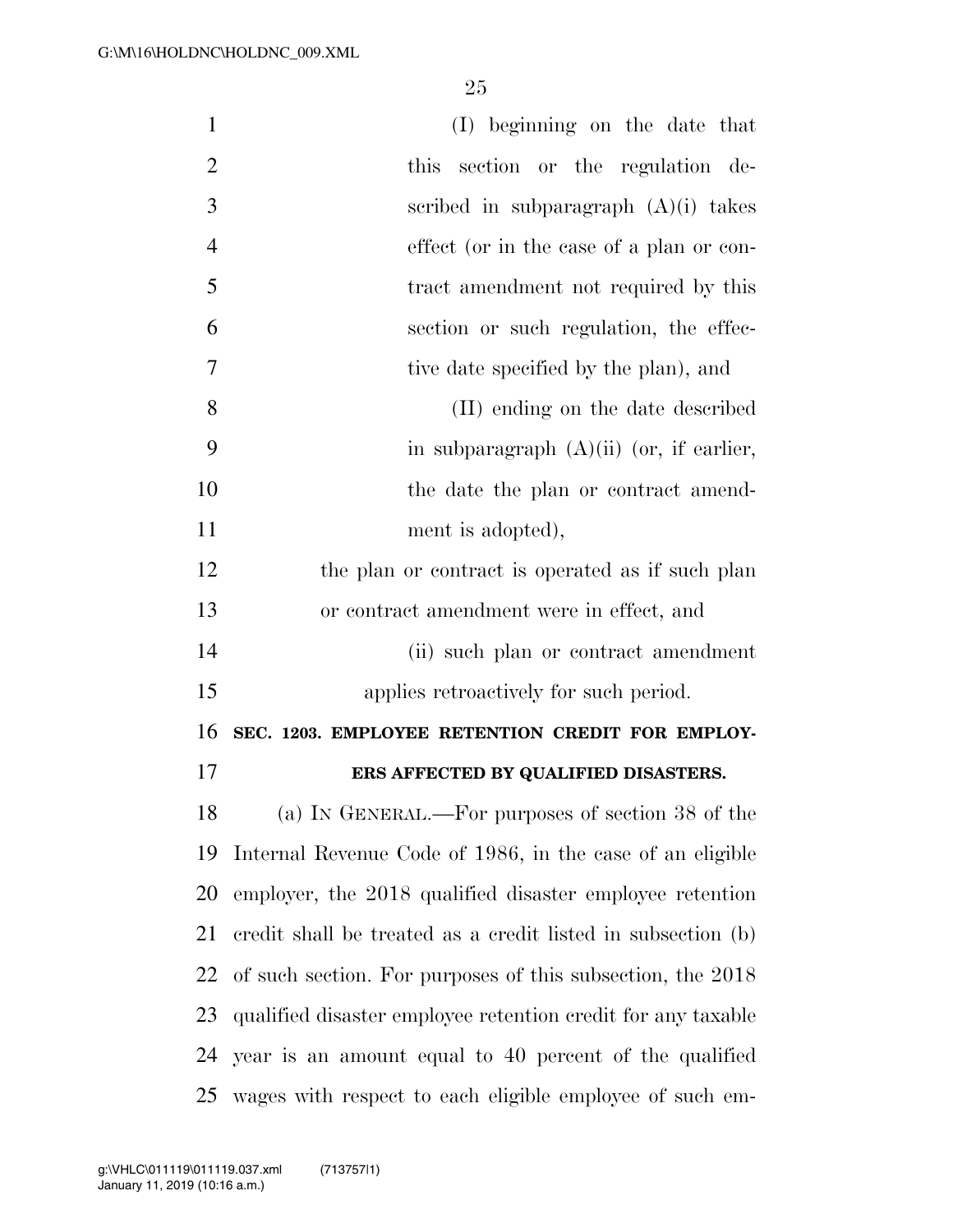ployer for such taxable year. For purposes of the pre- ceding sentence, the amount of qualified wages which may be taken into account with respect to any individual shall not exceed \$6,000.

- (b) DEFINITIONS.—For purposes of this section—
- (1) ELIGIBLE EMPLOYER.—The term ''eligible employer'' means any employer—
- (A) which conducted an active trade or business in a qualified disaster zone at any time during the incident period of the qualified dis- aster with respect to such qualified disaster zone, and
- (B) with respect to whom the trade or business described in subparagraph (A) is inop- erable at any time after the incident beginning date of such qualified disaster, and before Jan- uary 1, 2019, as a result of damage sustained by reason of such qualified disaster.
- (2) ELIGIBLE EMPLOYEE.—The term ''eligible employee'' means with respect to an eligible em- ployer an employee whose principal place of employ- ment at any time during the incident period of the qualified disaster referred to in paragraph (1) with such eligible employer was in the qualified disaster zone referred to in such paragraph.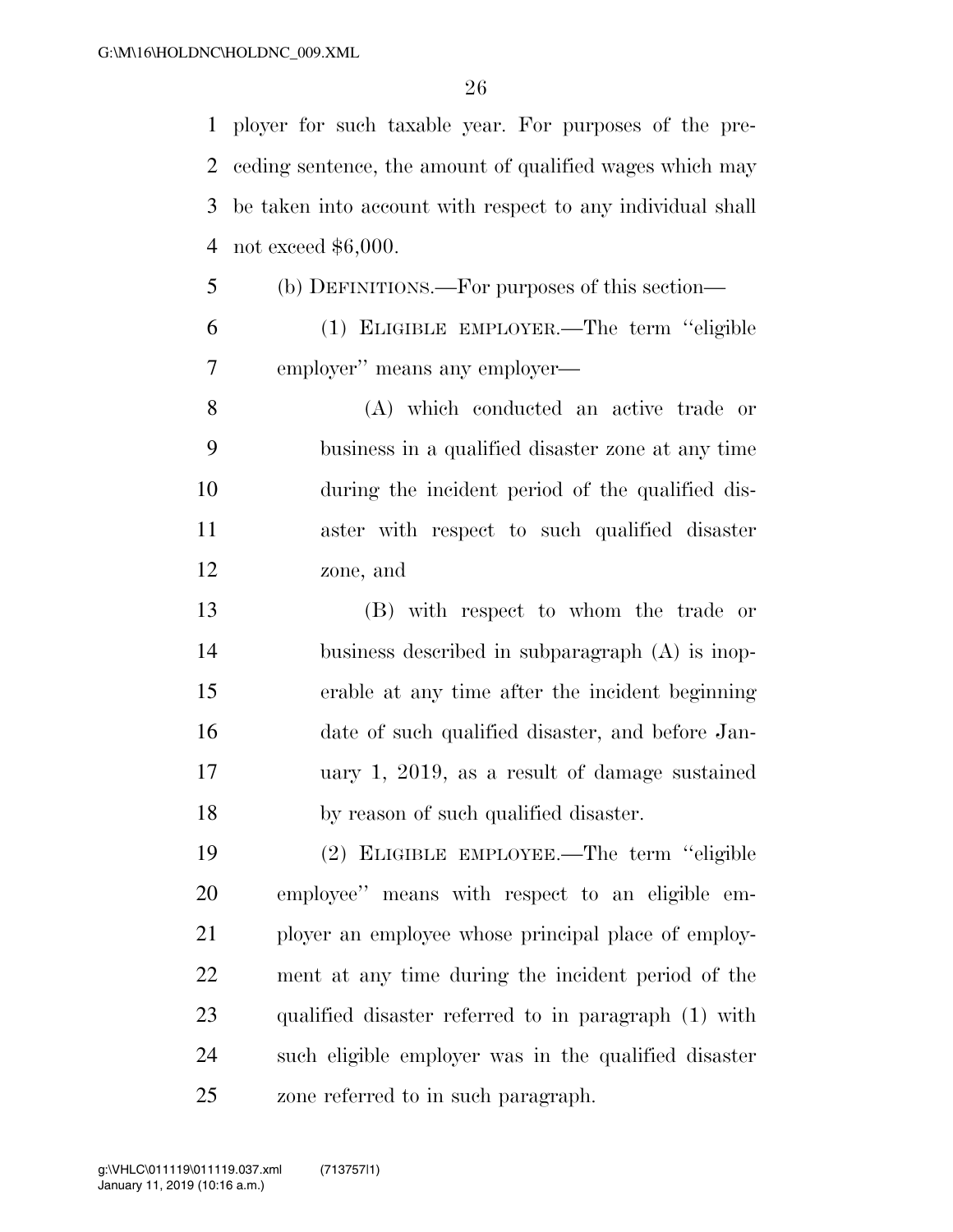| $\mathbf{1}$   | (3) QUALIFIED WAGES.—The term "qualified               |
|----------------|--------------------------------------------------------|
| $\overline{2}$ | wages" means wages (as defined in section $51(c)(1)$ ) |
| 3              | of the Internal Revenue Code of 1986, but without      |
| $\overline{4}$ | regard to section $3306(b)(2)(B)$ of such Code) paid   |
| 5              | or incurred by an eligible employer with respect to    |
| 6              | an eligible employee at any time after the incident    |
| 7              | beginning date of the qualified disaster referred to   |
| 8              | in paragraph $(1)$ , and before January 1, 2019,       |
| 9              | which occurs during the period—                        |
| 10             | (A) beginning on the date on which the                 |
| 11             | trade or business described in paragraph (1)           |
| 12             | first became inoperable at the principal place of      |
| 13             | employment of the employee immediately before          |
| 14             | the qualified disaster referred to in such para-       |
| 15             | graph, and                                             |
| 16             | (B) ending on the date on which such                   |
| 17             | trade or business has resumed significant oper-        |
| 18             | ations at such principal place of employment.          |
| 19             | Such term shall include wages paid without regard      |
| 20             | to whether the employee performs no services, per-     |
| 21             | forms services at a different place of employment      |
| 22             | than such principal place of employment, or per-       |
| 23             | forms services at such principal place of employment   |
| 24             | before significant operations have resumed.            |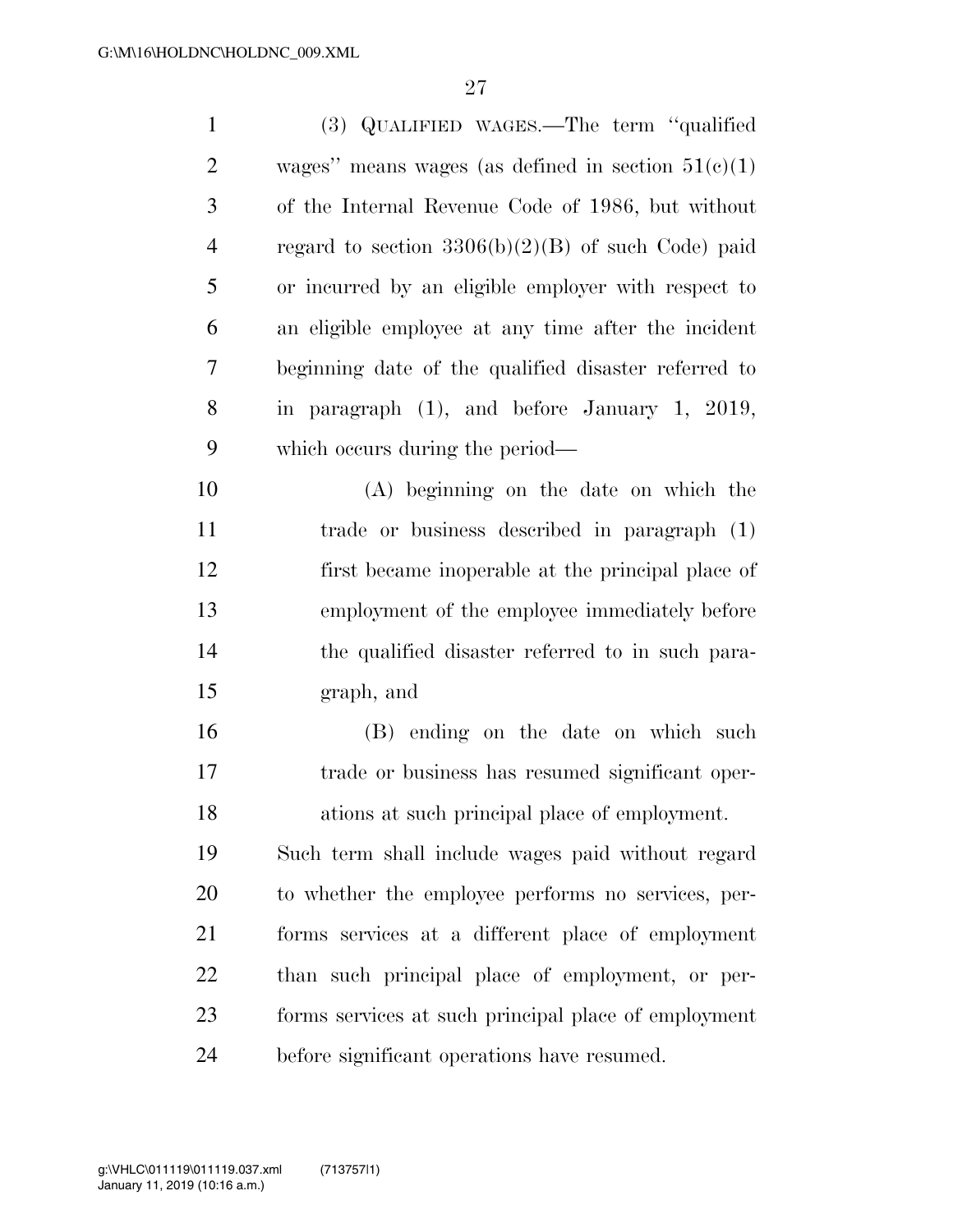(c) CERTAIN RULES TO APPLY.—For purposes of this subsection, rules similar to the rules of sections  $3\quad 51(i)(1),\ 52,$  and  $280C(a),\$  of the Internal Revenue Code of 1986, shall apply.

 (d) EMPLOYEE NOT TAKEN INTO ACCOUNT MORE THAN ONCE.—An employee shall not be treated as an eli- gible employee for purposes of this subsection for any pe- riod with respect to any employer if such employer is al- lowed a credit under section 51 of the Internal Revenue Code of 1986 with respect to such employee for such pe-riod.

### **SEC. 1204. OTHER DISASTER-RELATED TAX RELIEF PROVI-SIONS.**

 (a) TEMPORARY SUSPENSION OF LIMITATIONS ON CHARITABLE CONTRIBUTIONS.—

 (1) IN GENERAL.—Except as otherwise pro- vided in paragraph (2), subsection (b) of section 170 of the Internal Revenue Code of 1986 shall not apply to qualified contributions and such contribu- tions shall not be taken into account for purposes of applying subsections (b) and (d) of such section to other contributions.

23 (2) TREATMENT OF EXCESS CONTRIBUTIONS.— For purposes of section 170 of the Internal Revenue Code of 1986—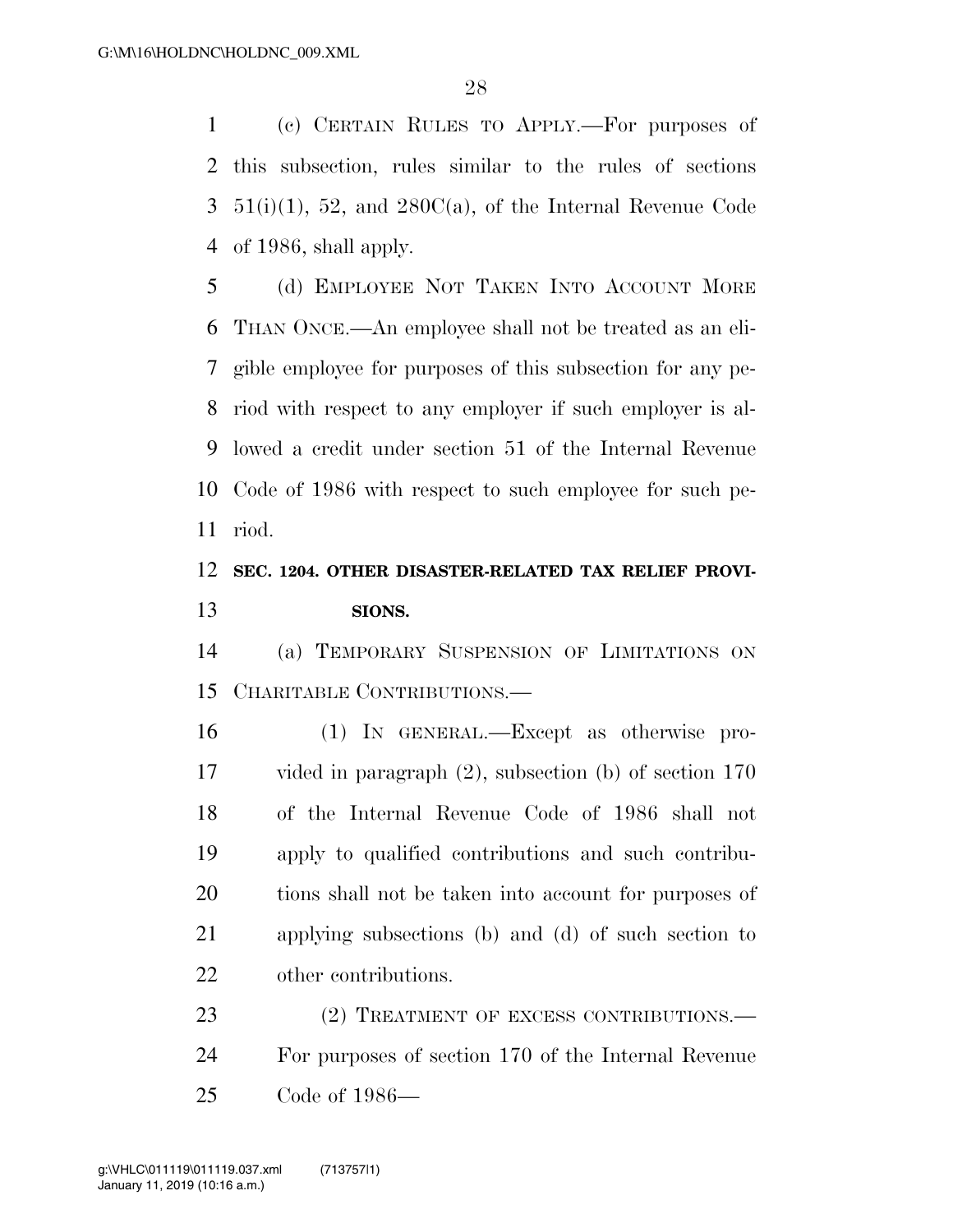(A) INDIVIDUALS.—In the case of an indi-vidual—

| $\overline{3}$ | (i) LIMITATION.—Any qualified con-                                                                                                                              |
|----------------|-----------------------------------------------------------------------------------------------------------------------------------------------------------------|
| $\overline{4}$ | tribution shall be allowed only to the ex-                                                                                                                      |
| $\overline{5}$ | tent that the aggregate of such contribu-                                                                                                                       |
| 6              | tions does not exceed the excess of the tax-                                                                                                                    |
| $\overline{7}$ | payer's contribution base (as defined in                                                                                                                        |
| 8              | subparagraph $(H)$ of section $170(b)(1)$ of                                                                                                                    |
| -9             | such Code) over the amount of all other                                                                                                                         |
| 10             | charitable contributions allowed under sec-                                                                                                                     |
| 11             | tion $170(b)(1)$ of such Code.                                                                                                                                  |
| $1^{\circ}$    | $\mathcal{C}^{\bullet}$ $\mathcal{C}^{\bullet}$ and $\mathcal{C}^{\bullet}$ and $\mathcal{C}^{\bullet}$ and $\mathcal{C}^{\bullet}$ and $\mathcal{C}^{\bullet}$ |

12 (ii) CARRYOVER.—If the aggregate amount of qualified contributions made in the contribution year (within the meaning 15 of section  $170(d)(1)$  of such Code) exceeds the limitation of clause (i), such excess shall be added to the excess described in 18 the portion of subparagraph (A) of such section which precedes clause (i) thereof for purposes of applying such section.

 (B) CORPORATIONS.—In the case of a cor-poration—

 (i) LIMITATION.—Any qualified con- tribution shall be allowed only to the ex-tent that the aggregate of such contribu-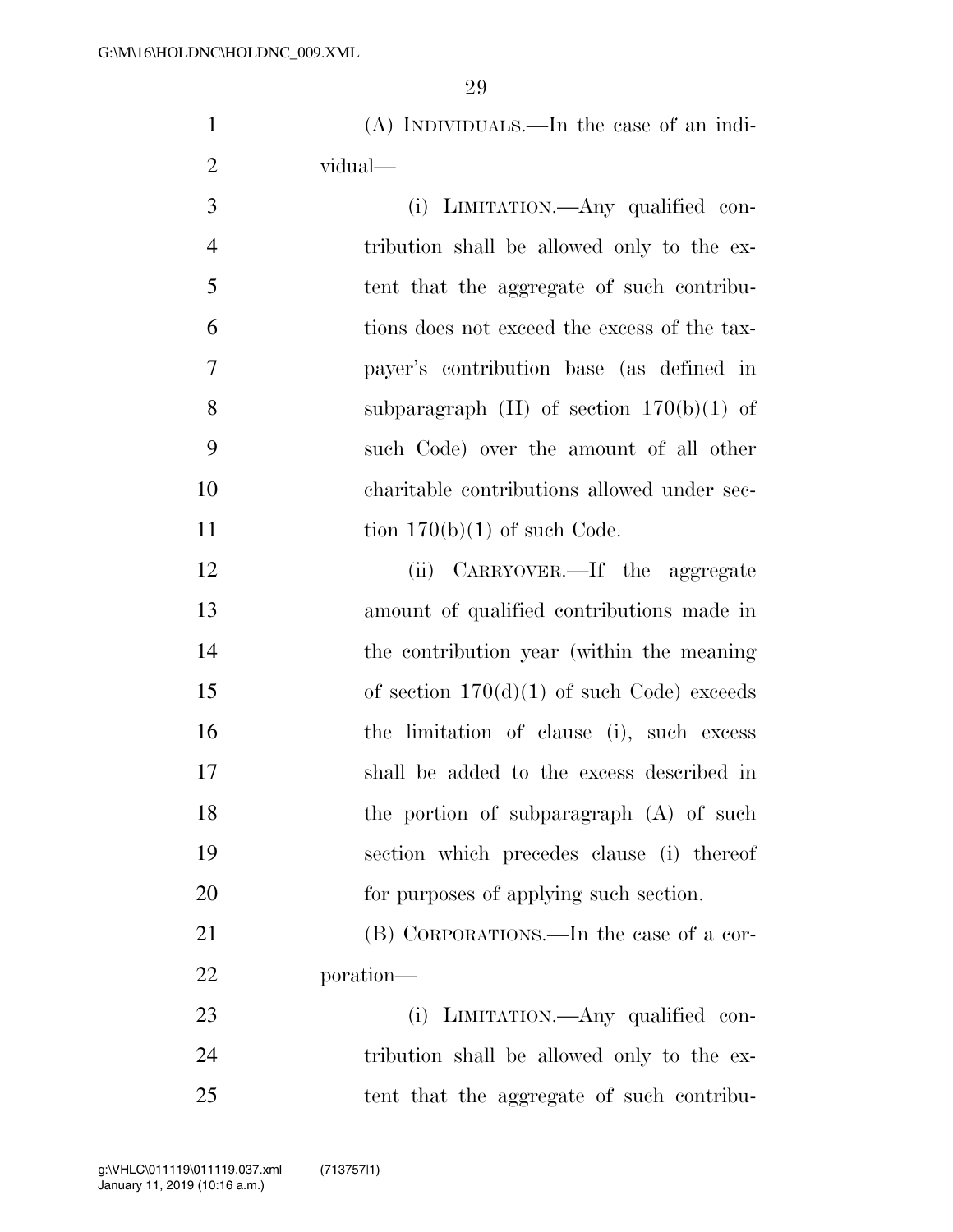| $\mathbf{1}$   | tions does not exceed the excess of the tax-     |
|----------------|--------------------------------------------------|
| $\overline{2}$ | payer's taxable income (as determined            |
| 3              | under paragraph $(2)$ of section 170(b) of       |
| $\overline{4}$ | such Code) over the amount of all other          |
| 5              | charitable contributions allowed under such      |
| 6              | paragraph.                                       |
| $\tau$         | (ii) CARRYOVER.—Rules similar to the             |
| 8              | rules of subparagraph $(A)(ii)$ shall apply      |
| 9              | for purposes of this subparagraph.               |
| 10             | (3) QUALIFIED CONTRIBUTIONS.—                    |
| 11             | (A) IN GENERAL.—For purposes of this             |
| 12             | subsection, the term "qualified contribution"    |
| 13             | means any charitable contribution (as defined    |
| 14             | in section $170(c)$ of the Internal Revenue Code |
| 15             | of 1986) if-                                     |
| 16             | (i) such contribution—                           |
| 17             | $(I)$ is paid during the period be-              |
| 18             | ginning on February 7, 2018, and                 |
| 19             | ending on December 31, 2018, in cash             |
| 20             | to an organization described in section          |
| 21             | $170(b)(1)(A)$ of such Code, and                 |
| 22             | (II) is made for relief efforts in               |
| 23             | one or more qualified disaster areas,            |
| 24             | (ii) the taxpayer obtains from such or-          |
| 25             | ganization<br>contemporaneous written<br>ac-     |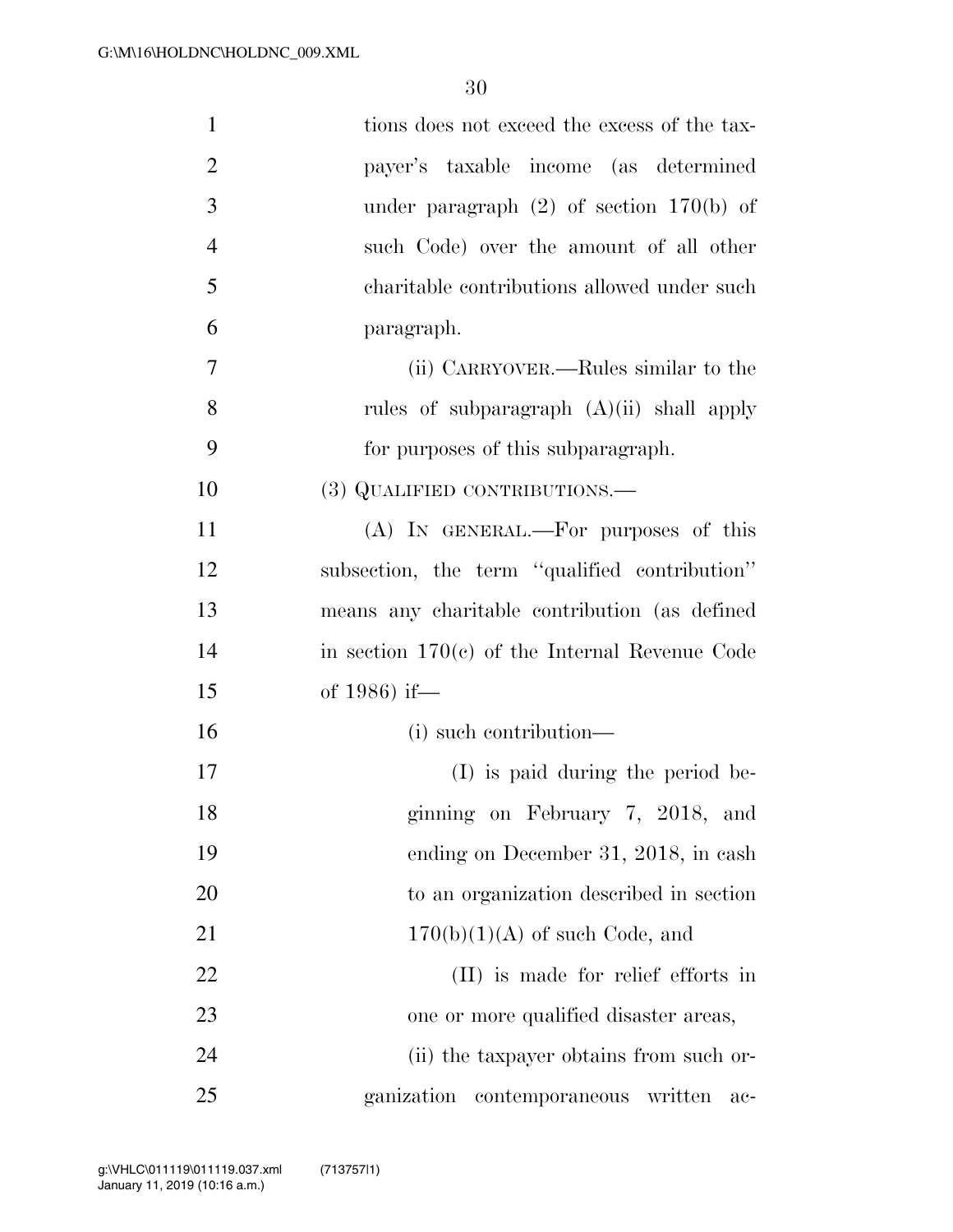| $\mathbf{1}$   | knowledgment (within the meaning of sec-          |
|----------------|---------------------------------------------------|
| $\overline{2}$ | tion $170(f)(8)$ of such Code) that such con-     |
| 3              | tribution was used (or is to be used) for         |
| $\overline{4}$ | relief efforts described in clause $(i)(II)$ ,    |
| 5              | and                                               |
| 6              | (iii) the taxpayer has elected the ap-            |
| 7              | plication of this subsection with respect to      |
| 8              | such contribution.                                |
| 9              | (B) EXCEPTION.—Such term shall not in-            |
| 10             | clude a contribution by a donor if the contribu-  |
| 11             | tion is—                                          |
| 12             | (i) to an organization described in sec-          |
| 13             | tion $509(a)(3)$ of the Internal Revenue          |
| 14             | Code of 1986, or                                  |
| 15             | (ii) for the establishment of a new, or           |
| 16             | maintenance of an existing, donor advised         |
| 17             | fund (as defined in section $4966(d)(2)$ of       |
| 18             | such Code).                                       |
| 19             | (C) APPLICATION OF ELECTION TO PART-              |
| 20             | NERSHIPS AND S CORPORATIONS.—In the case          |
| 21             | of a partnership or S corporation, the election   |
| 22             | under subparagraph $(A)(iii)$ shall be made sepa- |
| 23             | rately by each partner or shareholder.            |
| 24             | (b) SPECIAL RULES FOR QUALIFIED DISASTER-RE-      |
| 25             | LATED PERSONAL CASUALTY LOSSES.-                  |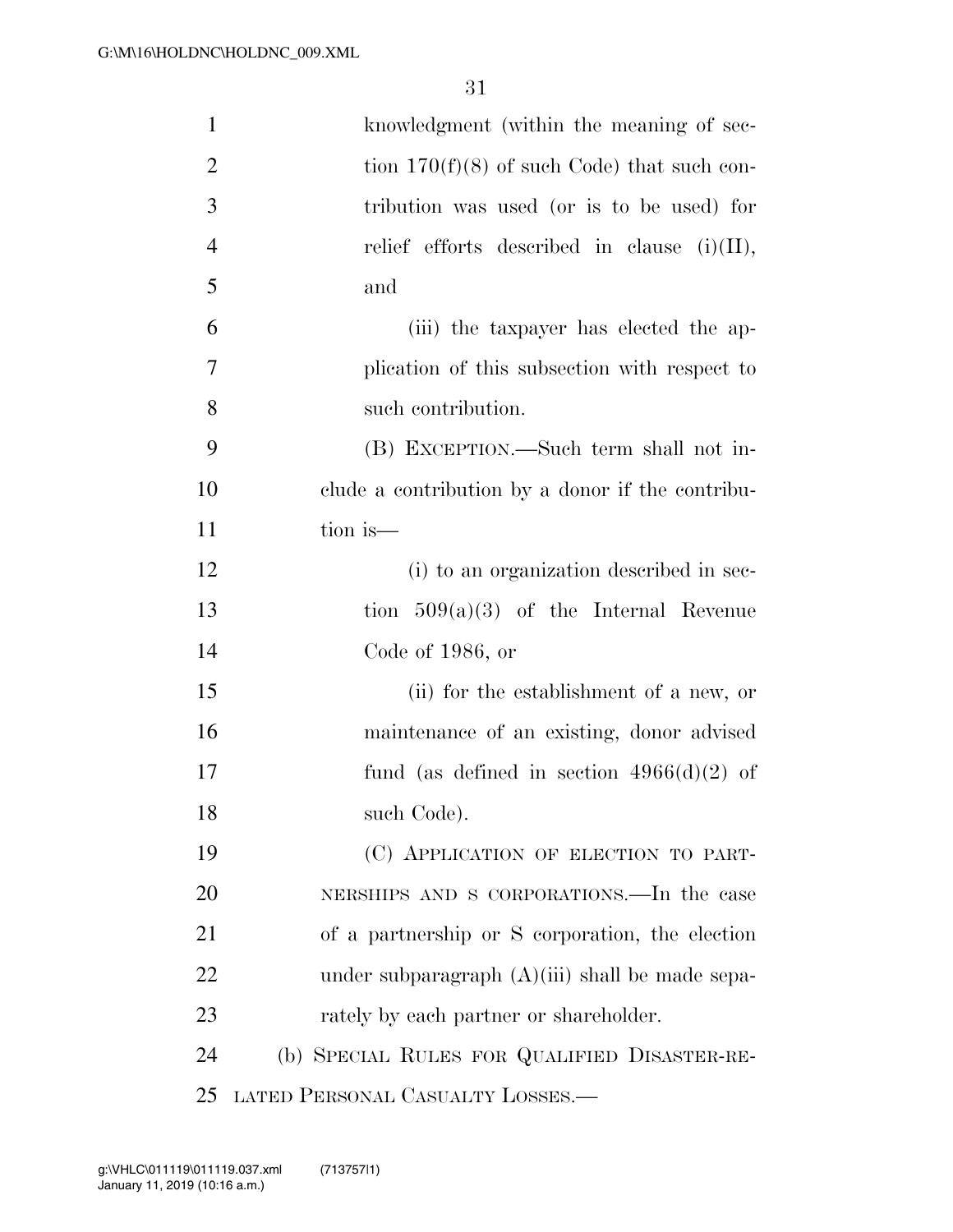| $\mathbf{1}$   | (1) IN GENERAL.—If an individual has a net          |
|----------------|-----------------------------------------------------|
| $\overline{2}$ | disaster loss for any taxable year—                 |
| 3              | (A) the amount determined under section             |
| $\overline{4}$ | $165(h)(2)(A)(ii)$ of the Internal Revenue Code     |
| 5              | of 1986 shall be equal to the sum of—               |
| 6              | (i) such net disaster loss, and                     |
| 7              | (ii) so much of the excess referred to              |
| 8              | in the matter preceding clause (i) of sec-          |
| 9              | tion $165(h)(2)(A)$ of such Code (reduced           |
| 10             | by the amount in clause (i) of this sub-            |
| 11             | paragraph) as exceeds 10 percent of the             |
| 12             | adjusted gross income of the individual,            |
| 13             | (B) section $165(h)(1)$ of such Code shall          |
| 14             | be applied by substituting " $$500"$ for " $$500$ " |
| 15             | (\$100 for taxable years beginning after Decem-     |
| 16             | ber 31, 2009)'',                                    |
| 17             | (C) the standard deduction determined               |
| 18             | under section $63(e)$ of such Code shall be in-     |
| 19             | creased by the net disaster loss, and               |
| 20             | (D) section $56(b)(1)(E)$ of such Code shall        |
| 21             | not apply to so much of the standard deduction      |
| 22             | as is attributable to the increase under sub-       |
| 23             | paragraph $(C)$ of this paragraph.                  |
| 24             | (2) NET DISASTER LOSS.—For purposes of this         |
| 25             | subsection, the term "net disaster loss" means the  |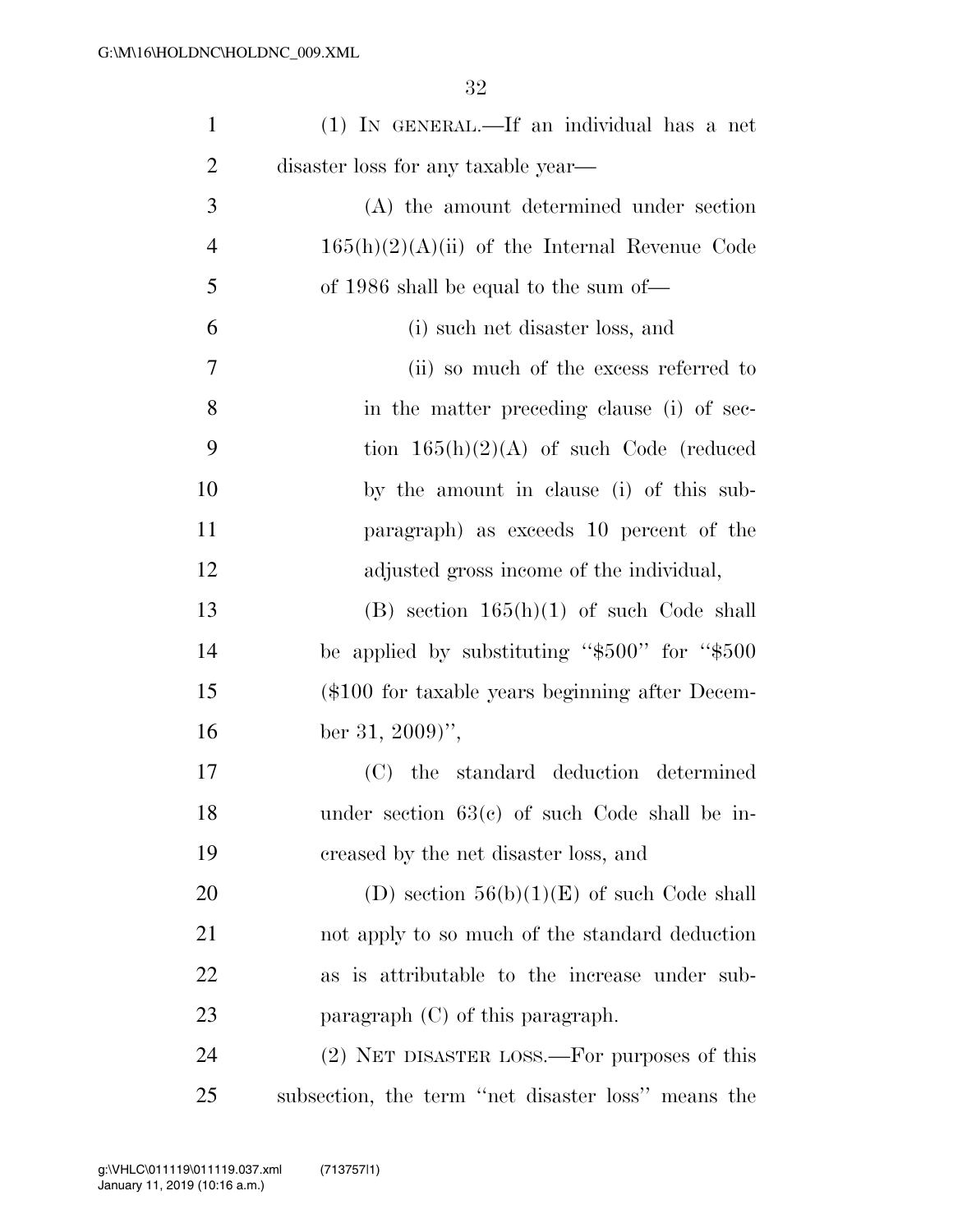excess of qualified disaster-related personal casualty losses over personal casualty gains (as defined in section 165(h)(3)(A) of the Internal Revenue Code of 1986).

 (3) QUALIFIED DISASTER-RELATED PERSONAL CASUALTY LOSSES.—For purposes of this sub- section, the term ''qualified disaster-related personal casualty losses'' means losses described in section 165(c)(3) of the Internal Revenue Code of 1986 which arise in a qualified disaster area on or after the incident beginning date of the qualified disaster to which such area relates, and which are attrib-utable to such qualified disaster.

 (c) SPECIAL RULE FOR DETERMINING EARNED IN-COME.—

 (1) IN GENERAL.—In the case of a qualified in- dividual, if the earned income of the taxpayer for the applicable taxable year is less than the earned in- come of the taxpayer for the preceding taxable year, the credits allowed under sections 24(d) and 32 of 21 the Internal Revenue Code of 1986 may, at the elec- tion of the taxpayer, be determined by sub-stituting—

 (A) such earned income for the preceding taxable year, for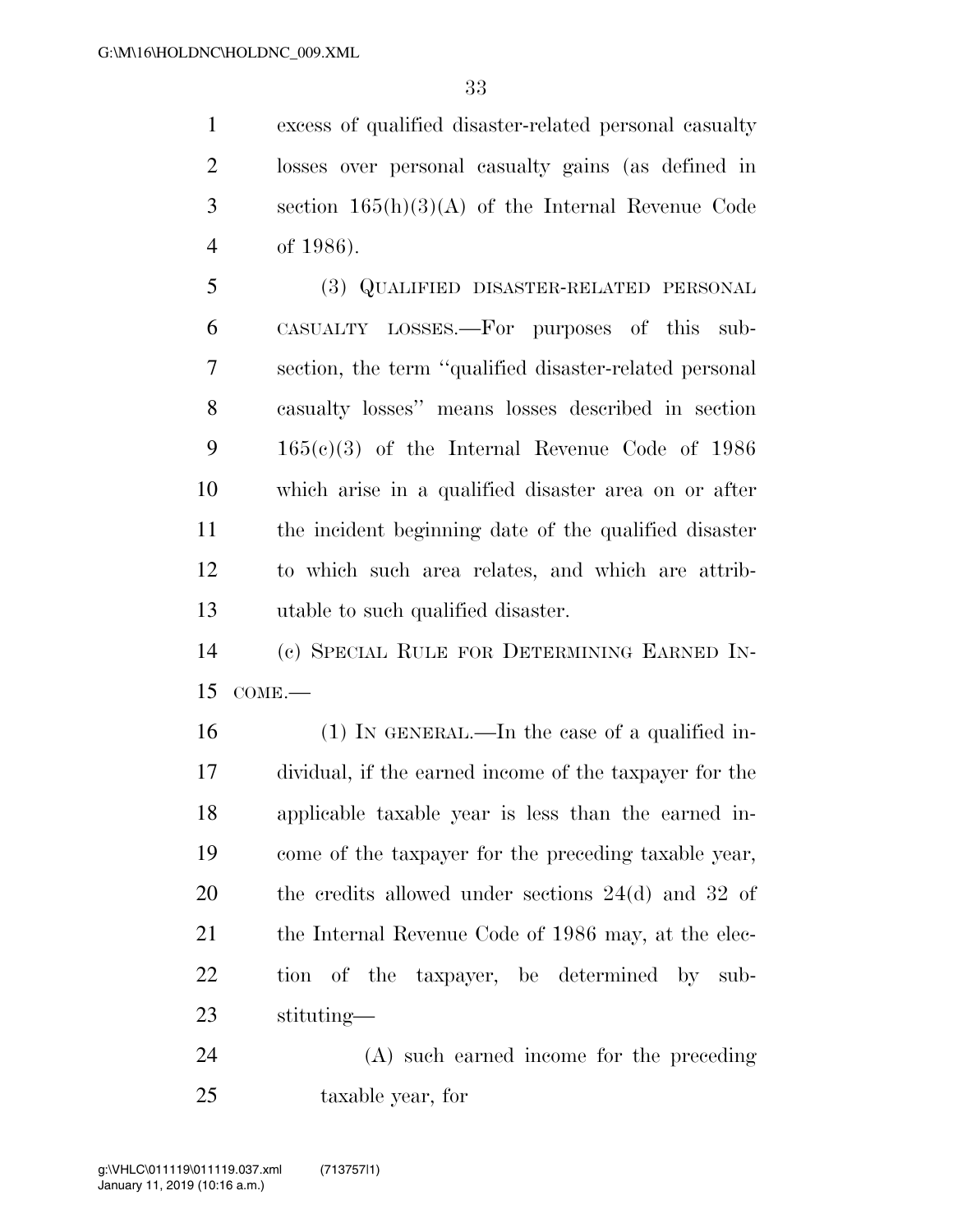|                | (B) such earned income for the applicable            |
|----------------|------------------------------------------------------|
| 2              | taxable year.                                        |
| 3              | $(2)$ QUALIFIED INDIVIDUAL.—For purposes of          |
| $\overline{4}$ | this subsection, the term "qualified individual"     |
| 5              | means any individual whose principal place of abode  |
| 6              | at any time during the incident period of any quali- |

 (A) in the qualified disaster zone with re-spect to such qualified disaster, or

fied disaster was located—

 (B) in the qualified disaster area with re- spect to such qualified disaster (but outside the qualified disaster zone with respect to such qualified disaster) and such individual was dis- placed from such principal place of abode by reason of such qualified disaster.

 (3) APPLICABLE TAXABLE YEAR.—The term ''applicable taxable year'' means, with respect to any qualified individual, any taxable year which includes any day during the incident period of the qualified disaster to which the qualified disaster area referred 21 to in paragraph (2) relates.

 (4) EARNED INCOME.—For purposes of this 23 subsection, the term "earned income" has the mean-24 ing given such term under section  $32(c)$  of the Inter-nal Revenue Code of 1986.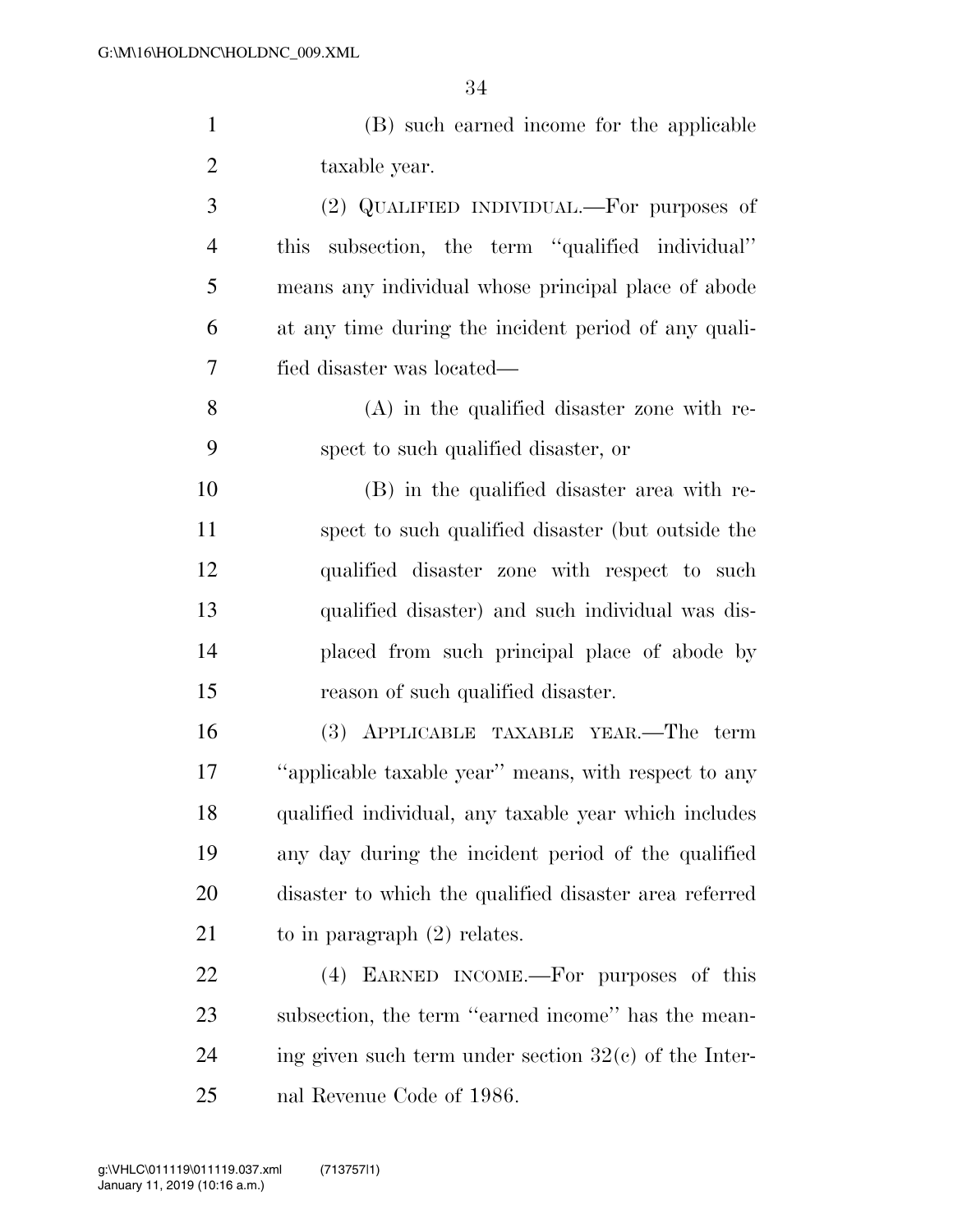| $\mathbf{1}$   | $(5)$ SPECIAL RULES.—                             |
|----------------|---------------------------------------------------|
| $\overline{2}$ | (A) APPLICATION TO JOINT RETURNS.                 |
| 3              | For purposes of paragraph $(1)$ , in the case of  |
| $\overline{4}$ | a joint return for an applicable taxable year—    |
| 5              | (i) such paragraph shall apply if ei-             |
| 6              | ther spouse is a qualified individual, and        |
| 7              | (ii) the earned income of the taxpayer            |
| 8              | for the preceding taxable year shall be the       |
| 9              | sum of the earned income of each spouse           |
| 10             | for such preceding taxable year.                  |
| 11             | UNIFORM APPLICATION OF<br>(B)<br>ELEC-            |
| 12             | $TION.$ Any election made under paragraph $(1)$   |
| 13             | shall apply with respect to both sections $24(d)$ |
| 14             | and 32 of the Internal Revenue Code of 1986.      |
| 15             | (C) ERRORS TREATED AS MATHEMATICAL                |
| 16             | ERROR.—For purposes of section $6213$ of the      |
| 17             | Internal Revenue Code of 1986, an incorrect       |
| 18             | use on a return of earned income pursuant to      |
| 19             | paragraph (1) shall be treated as a mathe-        |
| 20             | matical or clerical error.                        |
| 21             | (D) NO EFFECT ON DETERMINATION OF                 |
| 22             | GROSS INCOME, ETC.—Except as otherwise pro-       |
| 23             | vided in this subsection, the Internal Revenue    |
| 24             | Code of 1986 shall be applied without regard to   |
| 25             | any substitution under paragraph (1).             |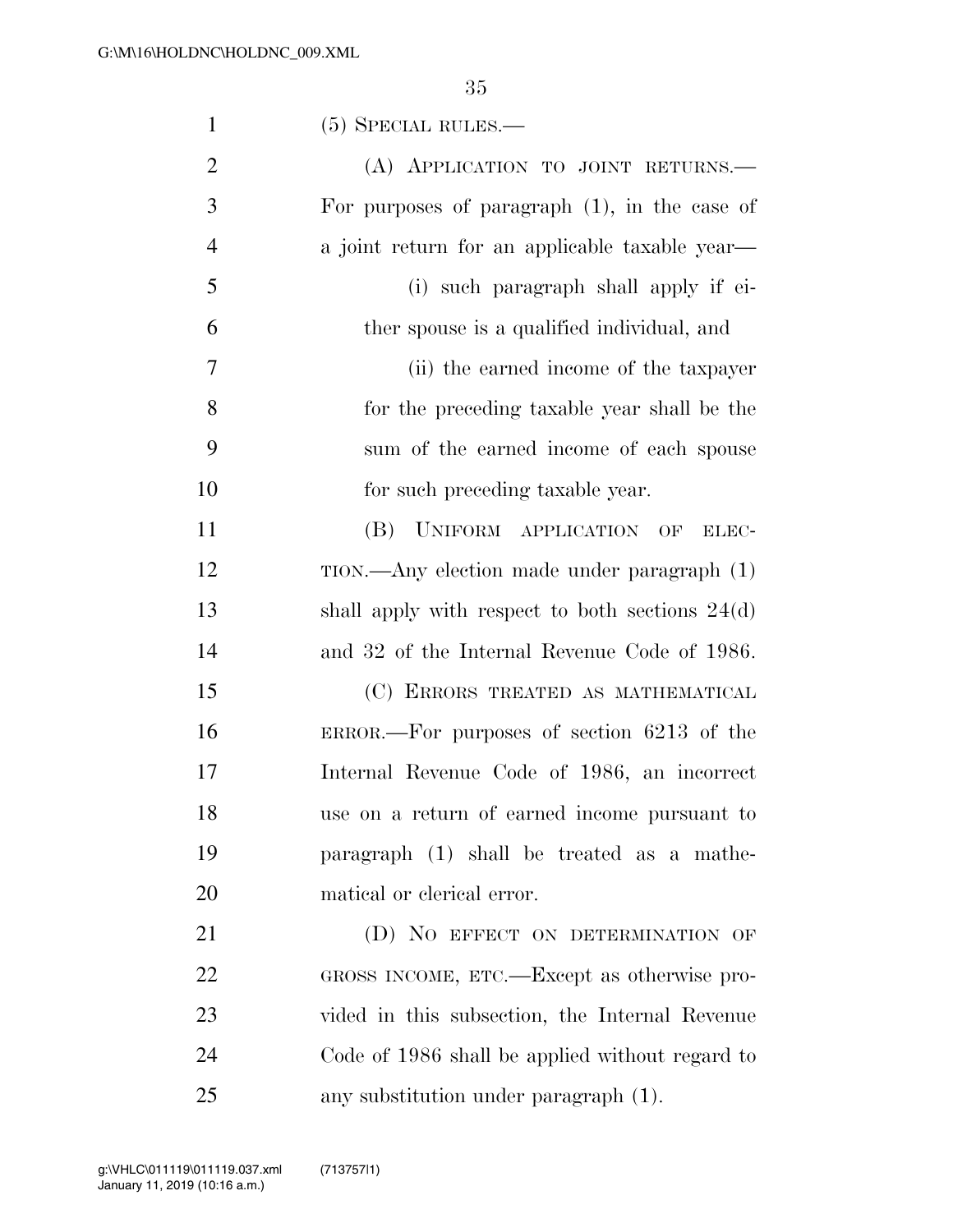#### **SEC. 1205. TREATMENT OF CERTAIN POSSESSIONS.**

 (a) PAYMENTS TO GUAM AND THE COMMONWEALTH OF THE NORTHERN MARIANA ISLANDS.—The Secretary of the Treasury shall pay to Guam and the Commonwealth of the Northern Mariana Islands amounts equal to the loss to that possession by reason of the application of the pro- visions of this title. Such amounts shall be determined by the Secretary of the Treasury based on information pro-vided by the government of the respective possession.

- (b) PAYMENTS TO AMERICAN SAMOA.—
- (1) IN GENERAL.—The Secretary of the Treas- ury shall pay to American Samoa amounts estimated by the Secretary of the Treasury as being equal to the aggregate benefits that would have been pro- vided to residents of American Samoa by reason of the provisions of this title if a mirror code tax sys- tem had been in effect in American Samoa. The pre- ceding sentence shall not apply unless American Samoa has a plan, which has been approved by the Secretary of the Treasury, under which American Samoa will promptly distribute such payments to its residents.

23 (2) MIRROR CODE TAX SYSTEM.—For purposes of this subsection, the term ''mirror code tax sys- tem'' means, with respect to any possession of the United States, the income tax system of such posses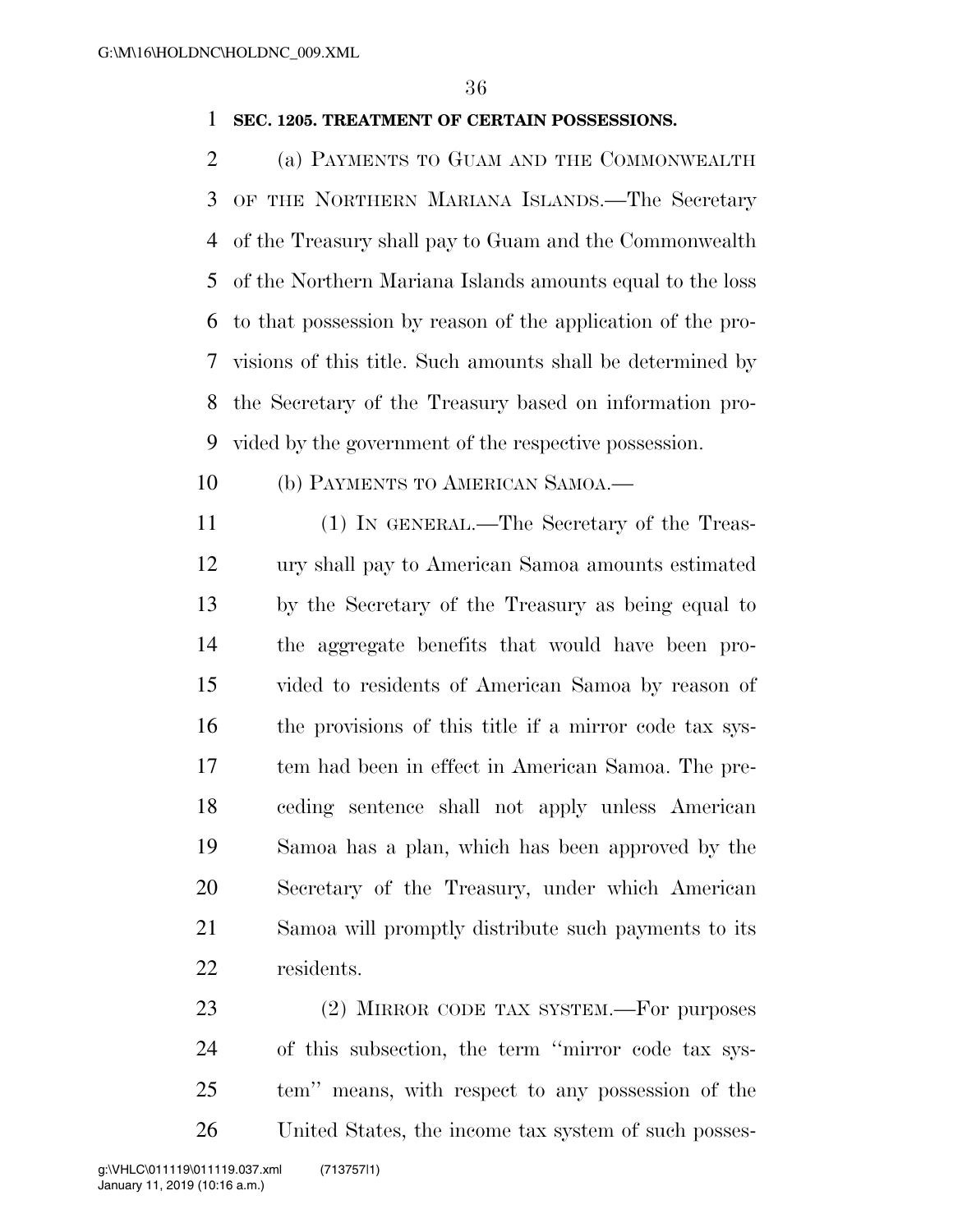sion if the income tax liability of the residents of such possession under such system is determined by reference to the income tax laws of the United States as if such possession were the United States. (c) TREATMENT OF PAYMENTS.—For purposes of section 1324 of title 31, United States Code, the payments under this section shall be treated in the same manner as a refund due from a credit provision referred to in sub-9 section  $(b)(2)$  of such section.

#### **SEC. 1206. AUTOMATIC EXTENSION OF FILING DEADLINE.**

 (a) IN GENERAL.—Section 7508A is amended by adding at the end the following new subsection:

 ''(d) MANDATORY 60-DAY EXTENSION.—In the case of—

 ''(1) any individual whose principal place of abode is in a disaster area (as defined in section  $17 \t165(i)(5)(B)$ , and

 $(2)$  any taxpayer if the taxpayer's principal place of business (other than the business of per- forming services of an employee) is located in a dis-aster area (as so defined),

 the period beginning on the earliest incident date specified in the declaration to which such area relates and ending on the date which is 60 days after the latest incident date